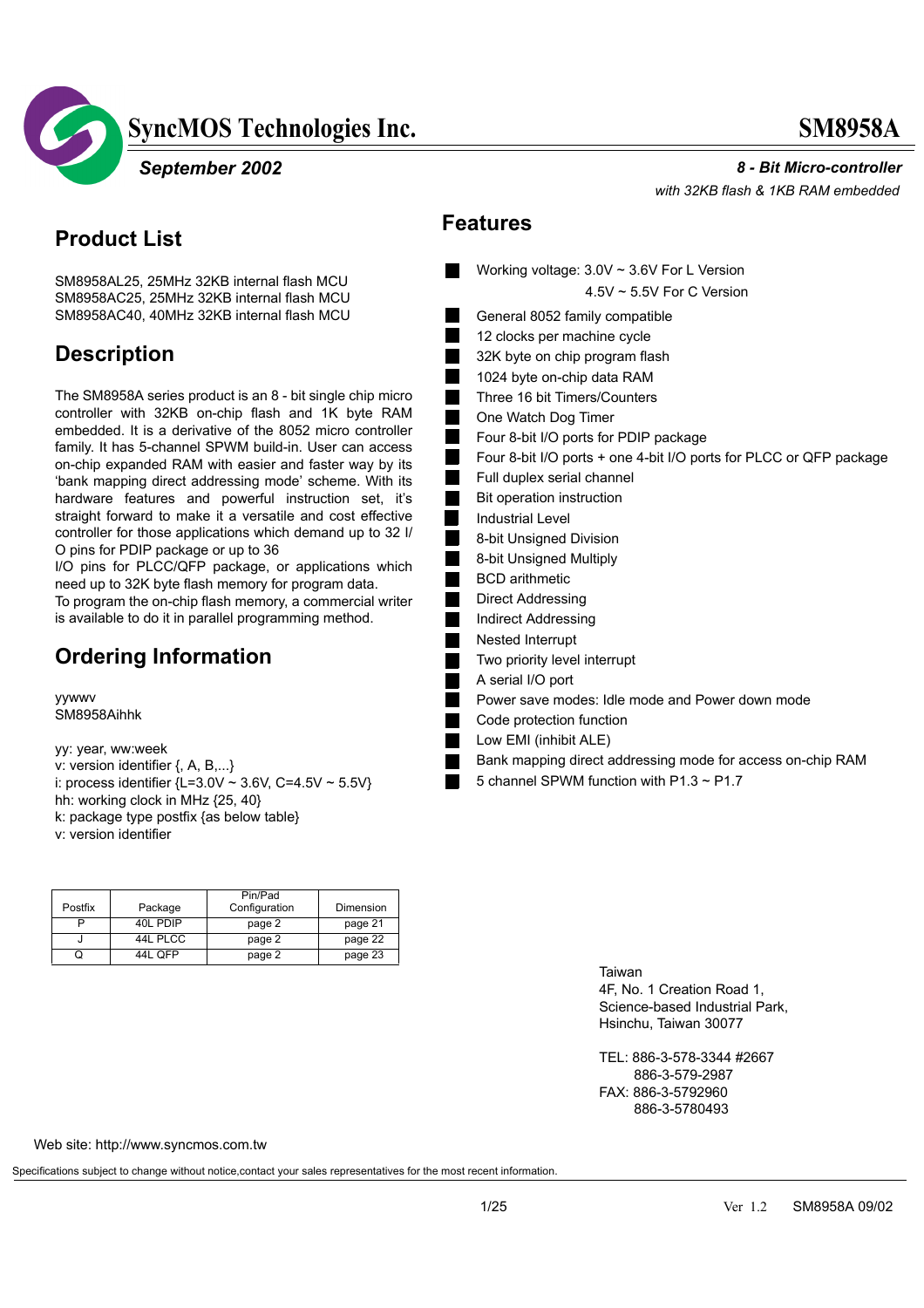

#### **Pin Configurations**





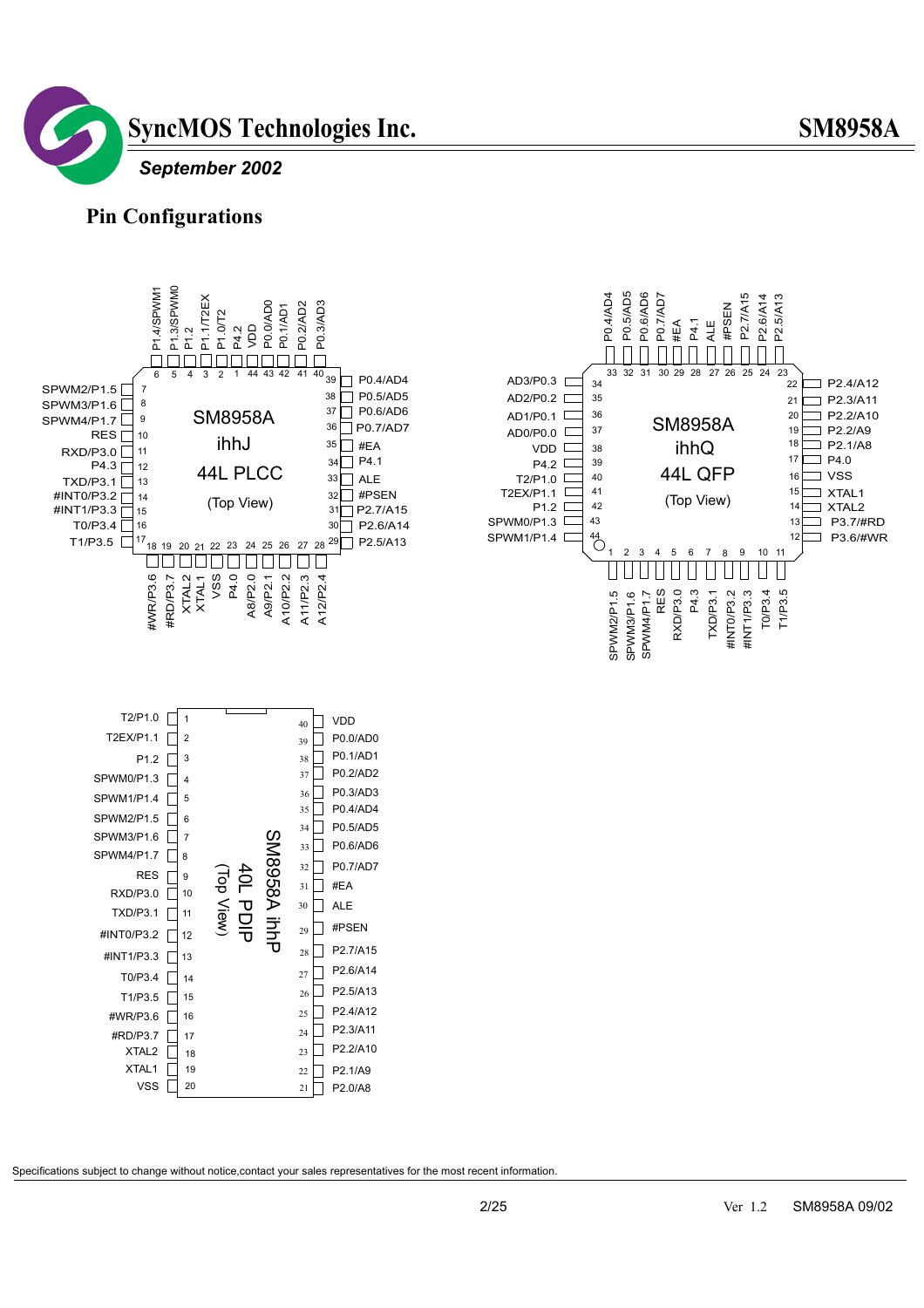

#### **Block Diagram**

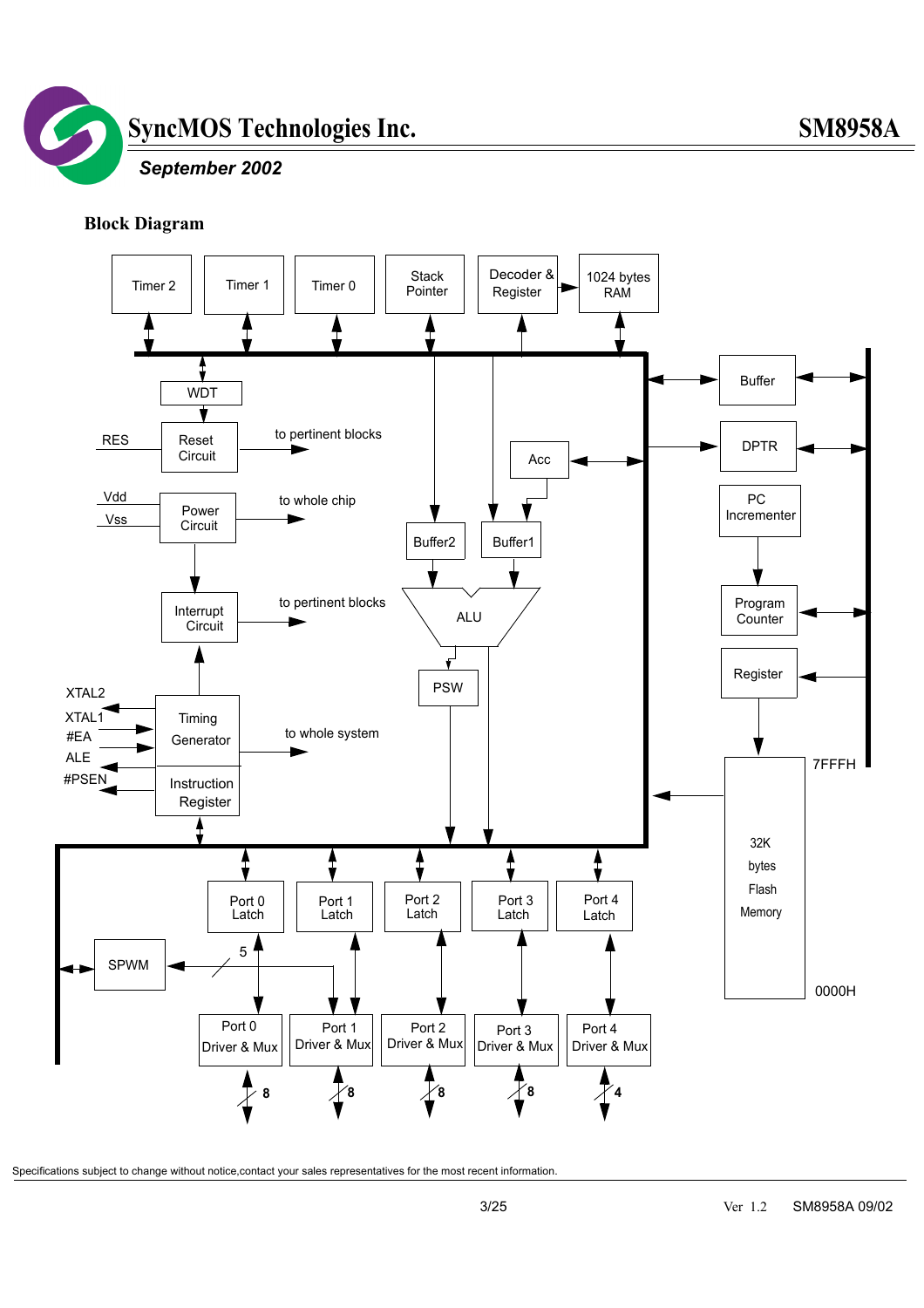

### *September 2002*

#### **Pin Descriptions**

| 40L            |                | 44L 44L         |                         |            |              |                                                     |
|----------------|----------------|-----------------|-------------------------|------------|--------------|-----------------------------------------------------|
| <b>PDIP</b>    |                | <b>QFP PLCC</b> | <b>Symbol</b>           | Active I/O |              | <b>Names</b>                                        |
| Pin#           |                | Pin# Pin#       |                         |            |              |                                                     |
| 1              | 40             | $\overline{2}$  | P1.0/T2                 |            | i/o          | bit 0 of port 1 & timer 2 clock out                 |
| $\overline{2}$ | 41             | 3               | P1.1/T2EX               |            | i/o          | bit 1 of port 1 & timer 2 control                   |
| 3              | 42             | 4               | P <sub>1.2</sub>        |            | i/o          | bit 2 of port 1                                     |
| 4              | 43             | 5               | P1.3/SPWM0              |            | i/o          | bit 3 of port 1 & SPWM channel 0                    |
| 5              | 44             | 6               | P1.4/SPWM1              |            | i/o          | bit 4 of port 1 & SPWM channel 1                    |
| 6              | $\mathbf{1}$   | $\overline{7}$  | P1.5/SPWM2              |            | i/o          | bit 5 of port 1 & SPWM channel 2                    |
| 7              | 2              | 8               | P1.6/SPWM3              |            | i/o          | bit 6 of port 1 & SPWM channel 3                    |
| 8              | 3              | 9               | P1.7/SPWM4              |            | i/o          | bit 7 of port 1 & SPWM channel 4                    |
| 9              | 4              | 10              | <b>RES</b>              | н          | -i           | Reset                                               |
| 10             | 5              | 11              | P3.0/RXD                |            | i/o          | bit 0 of port 3 & Receive data                      |
| 11             | $\overline{7}$ | 13              | P3.1/TXD                |            | i/o          | bit 1 of port 3 & Transmit data                     |
| 12             | 8              | 14              | P3.2/#INT0              | $L$ -      | i/o          | bit 2 of port 3 & low true interrupt 0              |
| 13             | 9              | 15              | P3.3/#INT1              | $L$ -      | i/o          | bit 3 of port 3 & low true interrupt 1              |
| 14             | 10             | 16              | P3.4/T0                 |            | i/o          | bit 4 of port 3 & Timer 0                           |
| 15             | 11             | 17              | P3.5/T1                 |            | i/o          | bit 5 of port 3 & Timer 1                           |
| 16             | 12             | 18              | P3.6/#WR                |            | i/o          | bit 6 of port 3 & ext. memory write                 |
| 17             | 13             | 19              | P3.7/#RD                |            | i/o          | bit 7 of port 3 & ext. mem. read                    |
| 18             | 14             | 20              | XTAL <sub>2</sub>       |            | $\circ$      | Crystal out                                         |
| 19             | 15             | 21              | XTAL1                   |            | j.           | Crystal in                                          |
| 20             | 16             | 22              | $\overline{\text{VSS}}$ |            |              | Sink Voltage, Ground                                |
| 21             | 18             | 24              | P2.0/A8                 |            | i/o          | bit 0 of port 2 & bit 8 of ext. memory address      |
| 22             | 19             | 25              | P2.1/A9                 |            | i/o          | bit 1 of port 2 & bit 9 of ext. memory address      |
| 23             | 20             | 26              | P2.2/A10                |            | i/o          | bit 2 of port 2 & bit 10 of ext. memory address     |
| 24             | 21             | 27              | P2.3/A11                |            | i/o          | bit 3 of port 2 & bit 11 of ext. memory address     |
| 25             | 22             | 28              | P2.4/A12                |            | i/o          | bit 4 of port 2 & bit 12 of ext. memory address     |
| 26             | 23             | 29              | P2.5/A13                |            | i/o          | bit 5 of port 2 & bit 13 of ext. memory address     |
| 27             | 24             | 30              | P2.6/A14                |            | i/o          | bit 6 of port 2 & bit 14 of ext. memory address     |
| 28             | 25             | 31              | P2.7/A15                |            | i/o          | bit 7 of port 2 & bit 15 of ext. memory address     |
| 29             | 26             | 32              | #PSEN                   |            | $\circ$      | program storage enable                              |
| 30             | 27             | 33              | <b>ALE</b>              |            | $\circ$      | address latch enable                                |
| 31             | 29             | 35              | #EA                     | L          | $\mathbf{i}$ | external access                                     |
| 32             | 30             | 36              | P0.7/AD7                |            | i/o          | bit 7 of port 0 & data/address bit 7 of ext. memory |
| 33             | 31             | 37              | P0.6/AD6                |            | i/o          | bit 6 of port 0 & data/address bit 6 of ext. memory |
| 34             | 32             | 38              | P0.5/AD5                |            | i/o          | bit 5 of port 0 & data/address bit 5 of ext. memory |
| 35             | 33             | 39              | P0.4/AD4                |            | i/o          | bit 4 of port 0 & data/address bit 4 of ext. memory |
| 36             | 34             | 40              | P0.3/AD3                |            | i/o          | bit 3 of port 0 & data/address bit 3 of ext. memory |
| 37             | 35             | 41              | P0.2/AD2                |            | i/o          | bit 2 of port 0 & data/address bit 2 of ext. memory |
| 38             | 36             | 42              | P0.1/AD1                |            | i/o          | bit 1 of port 0 & data/address bit 1 of ext. memory |
| 39             | 37             | 43              | P0.0/AD0                |            | i/o          | bit 0 of port 0 & data/address bit 0 of ext. memory |
| 40             | 38             | 44              | VDD                     |            |              | Drive Voltage, +5 Vcc                               |
|                | 17             | 23              | P4.0                    |            | i/o          | bit 0 of Port 4                                     |
|                | 28             | 34              | P4.1                    |            | i/o          | bit 1 of Port 4                                     |
|                | 39             | $\mathbf{1}$    | P4.2                    |            | i/o          | bit 2 of Port 4                                     |
|                | 6              | 12              | P4.3                    |            | i/o          | bit 3 of Port 4                                     |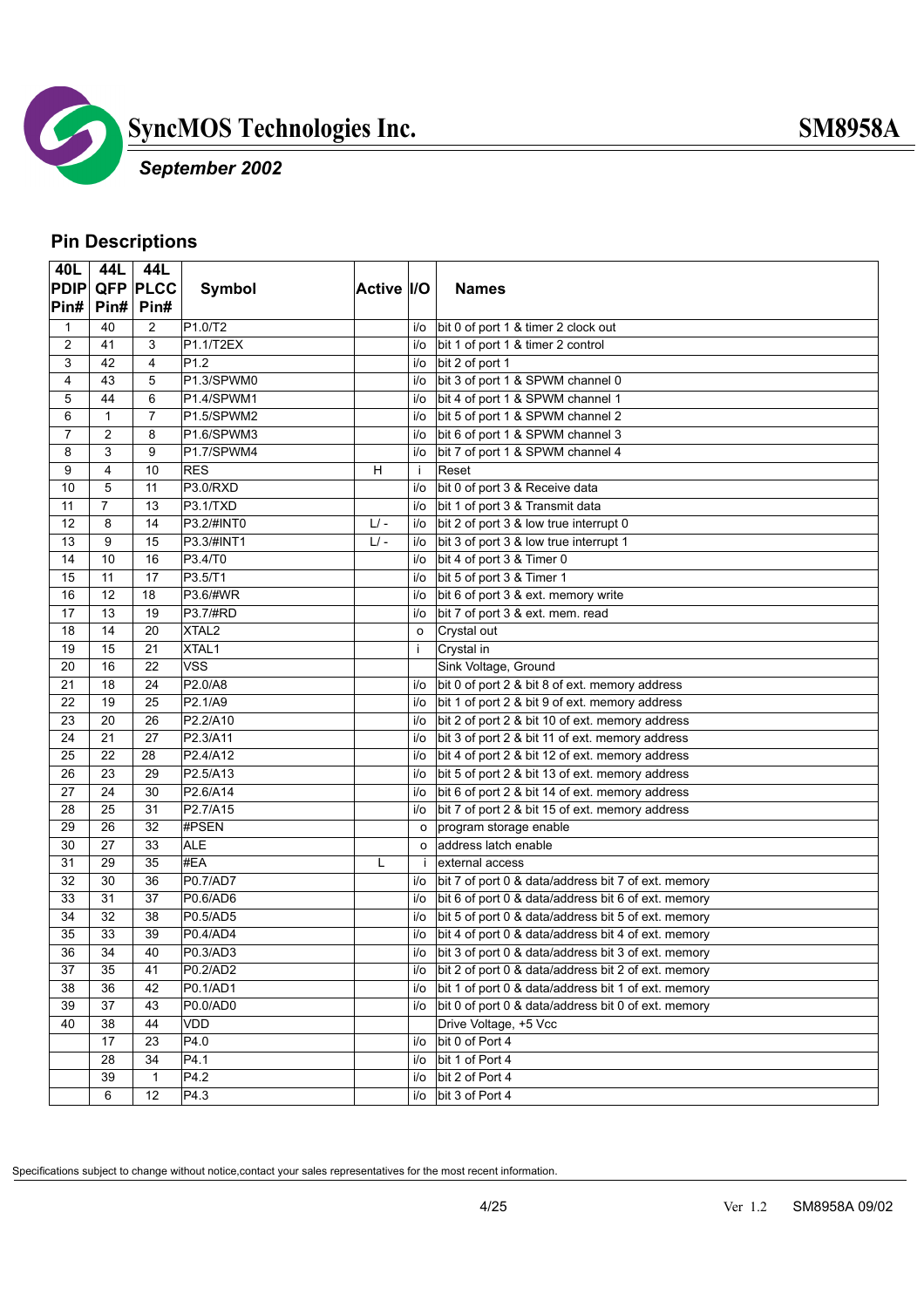

#### **Special Function Register (SFR)**

The address \$80 to \$FF can be accessed by direct addressing mode only. Address \$80 to \$FF is SFR area. The following table lists the SFRs which are identical to general 8052, as well as SM8958A Extension SFRs.

#### **Special Function Register (SFR) Memory Map**

| \$F8             |                    |             |                 |                 |                 |                 |               |               | \$FF        |
|------------------|--------------------|-------------|-----------------|-----------------|-----------------|-----------------|---------------|---------------|-------------|
| \$F <sub>0</sub> | B                  |             |                 |                 |                 |                 |               |               | \$F7        |
| \$E8             |                    |             |                 |                 |                 |                 |               |               | \$EF        |
| \$E0             | <b>ACC</b>         |             |                 |                 |                 |                 |               |               | <b>\$E7</b> |
| \$D8             | P4                 |             |                 |                 |                 |                 |               |               | \$DF        |
| \$D0             | <b>PSW</b>         |             |                 |                 |                 |                 |               |               | <b>\$D7</b> |
| \$C8             | T <sub>2</sub> CON | T2MOD       | RCAP2L          | RCAP2H          | TL <sub>2</sub> | TH <sub>2</sub> |               |               | \$CF        |
| \$C <sub>0</sub> |                    |             |                 |                 |                 |                 |               |               | \$C7        |
| <b>\$B8</b>      | IP                 |             |                 |                 |                 |                 |               | <b>SCONF</b>  | \$BF        |
| \$B0             | P <sub>3</sub>     |             |                 |                 |                 |                 |               |               | <b>\$B7</b> |
| <b>\$A8</b>      | IE                 |             |                 |                 | <b>SPWMD4</b>   |                 |               |               | \$AF        |
| \$A0             | P <sub>2</sub>     |             |                 | <b>SPWMC</b>    | <b>SPWMD0</b>   | SPWMD1          | <b>SPWMD2</b> | <b>SPWMD3</b> | <b>\$A7</b> |
| \$98             | <b>SCON</b>        | <b>SBUF</b> |                 | P1CON           |                 |                 |               | <b>WDTC</b>   | \$9F        |
| \$90             | P <sub>1</sub>     |             |                 |                 |                 |                 |               | <b>WDTKEY</b> | \$97        |
| \$88             | <b>TCON</b>        | <b>TMOD</b> | TL <sub>0</sub> | TL <sub>1</sub> | TH <sub>0</sub> | TH <sub>1</sub> |               |               | \$8F        |
| \$80             | P <sub>0</sub>     | SP.         | <b>DPL</b>      | <b>DPH</b>      | (Reserved)      | <b>RCON</b>     | <b>DBANK</b>  | <b>PCON</b>   | \$87        |

Note: The text of SFRs with bold type characters are Extension Special Function Registers for SM8958A

| Addr             | SFR.               | Reset      | 7           | 6                | 5                  | 4           | 3                 | $\overline{2}$  | 1                 | 0                 |
|------------------|--------------------|------------|-------------|------------------|--------------------|-------------|-------------------|-----------------|-------------------|-------------------|
| 85H              | <b>RCON</b>        | ******00   |             |                  |                    |             |                   |                 | RAMS <sub>1</sub> | RAMS <sub>0</sub> |
| 86H              | <b>DBANK</b>       | $0***0001$ | <b>BSE</b>  |                  |                    |             | BS <sub>3</sub>   | BS <sub>2</sub> | BS <sub>1</sub>   | BS <sub>0</sub>   |
| 97H              | <b>WDTKEY</b>      | 00H        | WDTKEY7     | WDTKEY6          | <b>WDTKEY5</b>     | WDTKEY4     | <b>WDTKEY3</b>    | WDTKEY2         | <b>WDTKEY1</b>    | WDTKEY0           |
| 9BH              | P <sub>1</sub> CON | 00000***   | SPWME4      | SPWME3           | SPWME <sub>2</sub> | SPWME1      | SPWME0            |                 |                   |                   |
| 9FH              | <b>WDTC</b>        | $0*0**000$ | <b>WDTE</b> |                  | <b>CLEAR</b>       |             |                   | PS <sub>2</sub> | PS <sub>1</sub>   | PS <sub>0</sub>   |
| A <sub>3</sub> H | <b>SPWMC</b>       | ******00   |             |                  |                    |             |                   |                 | SPFS <sub>1</sub> | SPFS <sub>0</sub> |
| A4H              | <b>SPWMD0</b>      | 00H        | SPWMD04     | SPWMD03          | SPWMD02            | SPWMD01     | SPWMD00           | BRM02           | BRM01             | BRM00             |
| A <sub>5</sub> H | <b>SPWMD1</b>      | 00H        | SPWMD14     | SPWMD13          | SPWMD12            | SPWMD11     | SPWMD10           | BRM12           | BRM11             | BRM10             |
| A6H              | <b>SPWMD2</b>      | 00H        | SPWMD24     | SPWMD23          | SPWMD22            | SPWMD21     | SPWMD20           | BRM22           | <b>BRM21</b>      | BRM20             |
| A7H              | SPWMD3             | 00H        | SPWMD34     | SPWMD33          | SPWMD32            | SPWMD31     | SPWMD30           | BRM32           | BRM31             | BRM30             |
| ACH              | SPWMD4             | 00H        | SPWMD44     | SPWMD43          | SPWMD42 SPWMD41    |             | SPWMD40           | BRM42           | <b>BRM41</b>      | BRM40             |
| <b>BFH</b>       | <b>SCONF</b>       | $0****00$  | <b>WDR</b>  |                  |                    |             |                   |                 | <b>OME</b>        | ALEI              |
| C8H              | <b>T2CON</b>       | 00H        | TF2         | EXF <sub>2</sub> | <b>RCLK</b>        | <b>TCLK</b> | EXEN <sub>2</sub> | TR <sub>2</sub> | C/T2              | CP/RL2            |
| C <sub>9</sub> H | T2MOD              | ******00   |             |                  |                    |             |                   |                 | T2OE              | <b>DCEN</b>       |
| D <sub>8</sub> H | <b>P4</b>          | ****1111   |             |                  |                    |             | P4.3              | P4.2            | P4.1              | P4.0              |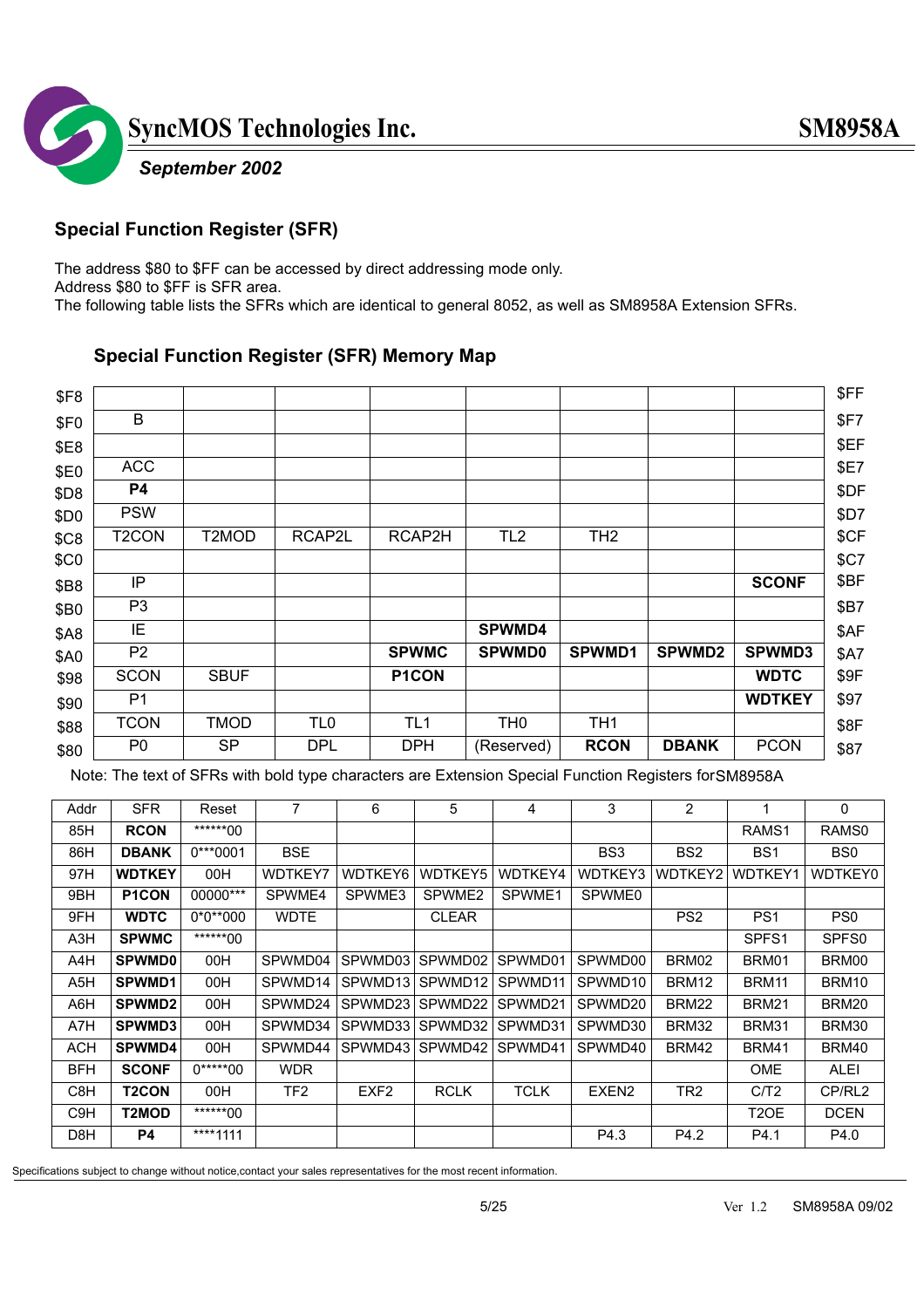

### **Extension Function Description**

#### **1. Memory Structure**

The SM8958A is the general 8052 hardware core as a single chip micro controller. Its memory structure follows general 8052 structure.

#### **1.1 Program Memory**

The SM8958A has 32K byte on-chip flash memory which used as general program memory. The address range for the 32K byte is \$0000 to \$7FFF.



Note: The single flash block address structure for doing as well as program ROM flash.

#### **1.2 Data Memory**

The SM8958A has 1K bytes on-chip RAM, 256 bytes of it are the same as general 8052 internal memory structure while the expanded 768 bytes on-chip RAM can be accessed by external memory addressing method (by instruction MOVX), or by 'Bank mapping direct addressing mode' as described in next page.

|               |                                                                    |                                                  |    |                                                                                                                                                  | 02FF |
|---------------|--------------------------------------------------------------------|--------------------------------------------------|----|--------------------------------------------------------------------------------------------------------------------------------------------------|------|
|               |                                                                    |                                                  |    |                                                                                                                                                  |      |
|               |                                                                    |                                                  | FF | Expanded 768 bytes RAM<br>(Accessed by direct external<br>addressing mode, by instruction<br>MOVX, or by Bank mapping<br>direct addressing mode) |      |
| FF I<br>80    | Higher 128 bytes (Access by<br>indirect addressing mode only)      | SFR (Accessed by direct<br>addressing mode only) |    | $(OME = 1)$                                                                                                                                      |      |
| 7F<br>$00 \,$ | Lower 128 bytes (Accessed by<br>direct & indirect addressing mode) |                                                  | 80 |                                                                                                                                                  | 0000 |

On-chip expanded RAM address structure.

Specifications subject to change without notice,contact your sales representatives for the most recent information.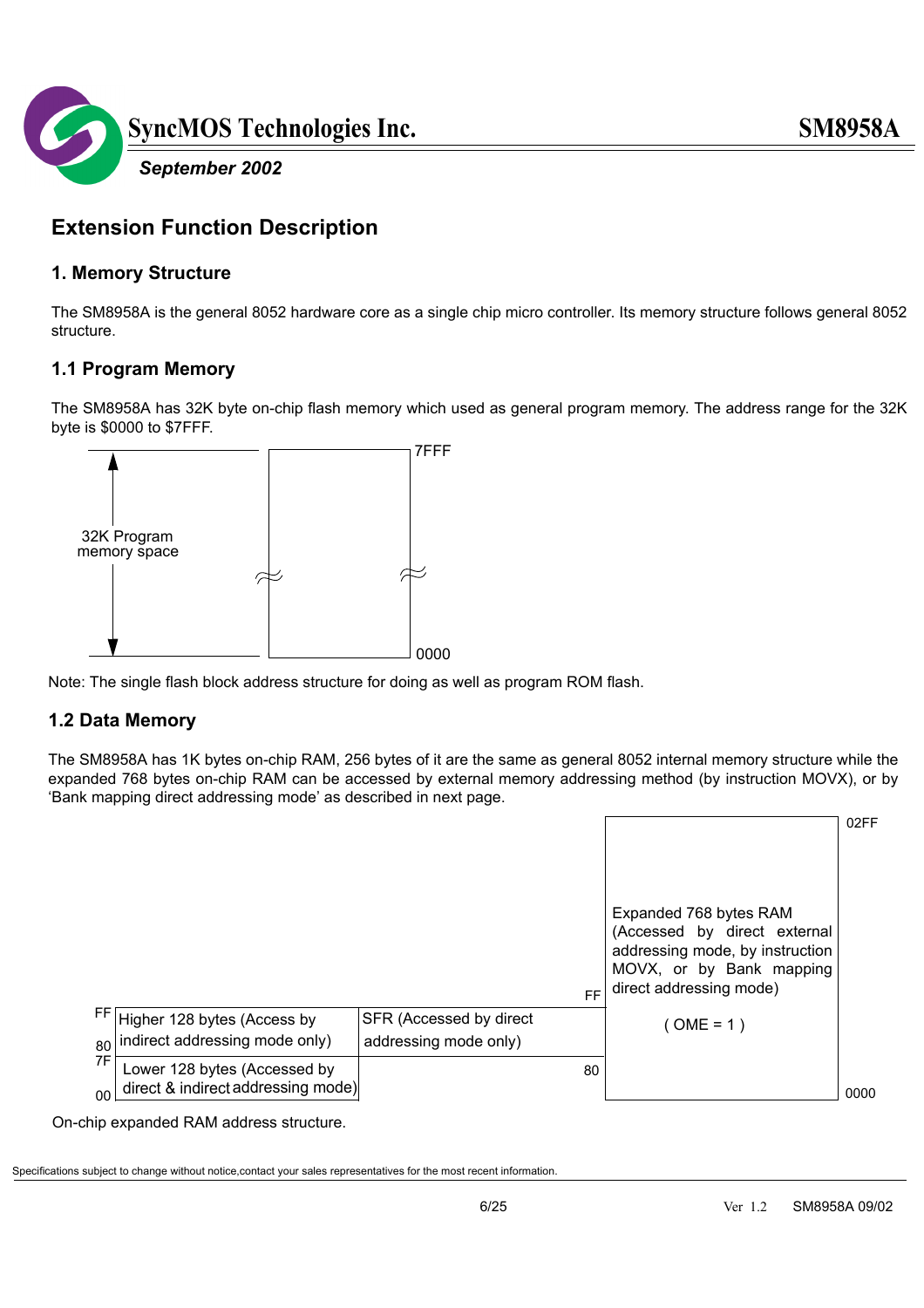

Data Memory \$00 to \$FF is the same as 8052. The address \$00 to \$7F can be accessed by direct and indirect addressing modes.

Address \$00 to \$1F is register area.

Address \$20 to \$2F is memory bit area.

Address \$30 to \$7F is for general memory area.

#### **1.2.2 Data Memory - Higher 128 byte (\$80 to \$FF, Bank 2 & Bank 3)**

The address \$80 to \$FF can be accessed by indirect addressing mode or by bank mapping direct addressing mode. Address \$80 to \$FF is data area.

#### **1.2.3 Data Memory - Expanded 768bytes (\$0000 to \$02FF, Bank 4 ~ Bank 15)**

From external address \$0000 to \$02FF is the on-chip expanded RAM area, total 768 bytes. This area can be accessed by external direct addressing mode (by instruction MOVX) or by bank mapping direct addressing mode as described below:

#### **1.3 Bank mapping direct addressing mode:**

We provide RAM bank address '40H~7FH' as mapping window which allow user access all the 1KB on-chip RAM through this RAM bank address.

That means using direct addressing mode can access all the 1KB on-chip RAM. Please see next page for the mapping mode table.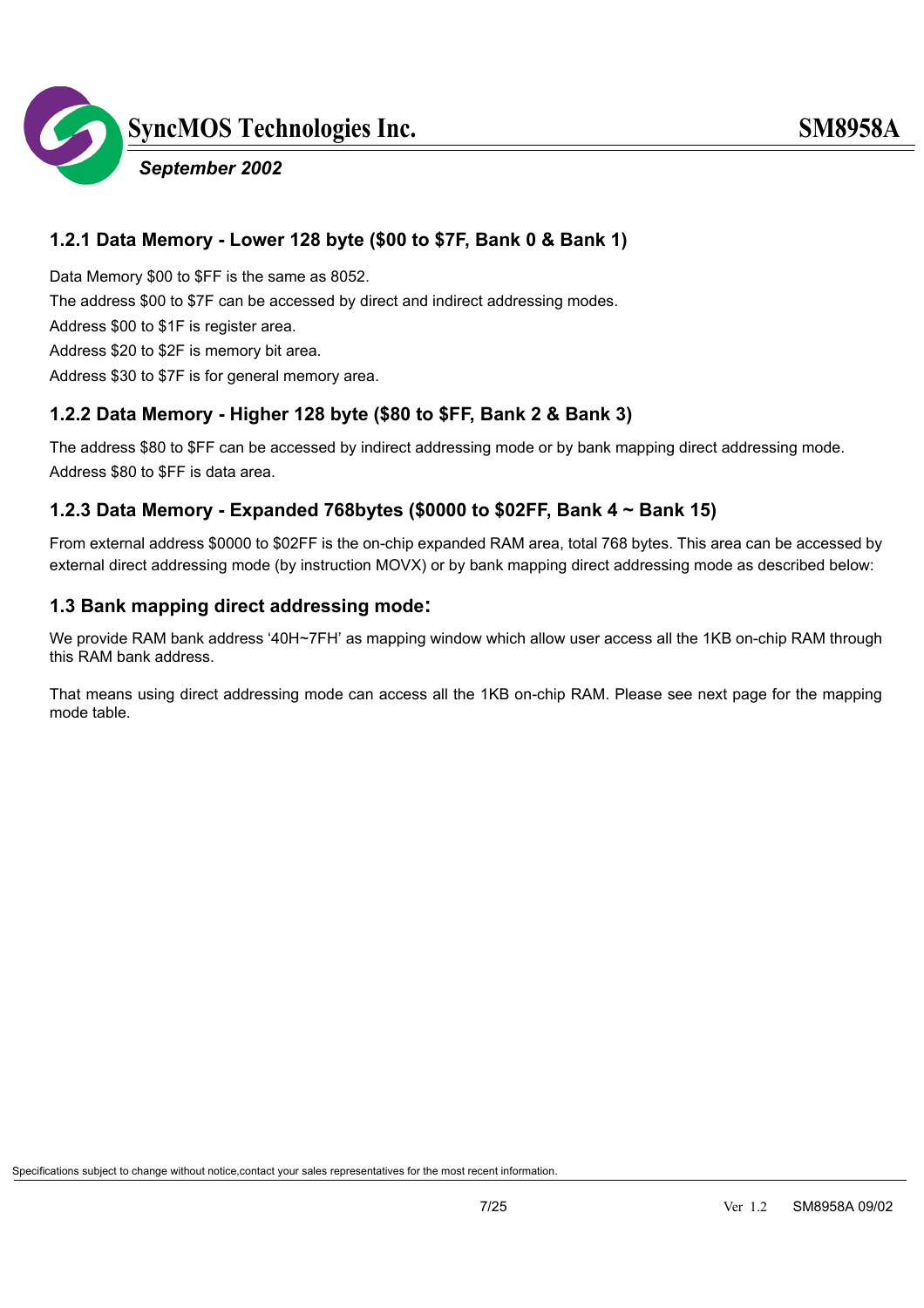

 *September 2002*

| BS <sub>3</sub> | BS <sub>2</sub> | BS <sub>1</sub> | BS <sub>0</sub> | 040h~07fh map-<br>ping address | <b>Note</b>                   |
|-----------------|-----------------|-----------------|-----------------|--------------------------------|-------------------------------|
| $\Omega$        | $\mathbf 0$     | 0               | $\Omega$        | 000h~03fh                      | lower 128 byte RAM            |
| $\mathbf 0$     | $\mathbf 0$     | 0               | 1               | 040h~07fh                      | lower 128 byte RAM            |
| 0               | 0               | 1               | $\mathbf{0}$    | 080h~0bfh                      | higher 128 byte RAM           |
| $\mathbf 0$     | $\mathbf 0$     | 1               | 1               | 0c0h~0ffh                      | higher 128 byte RAM           |
| $\mathbf 0$     | 1               | $\mathbf 0$     | $\mathbf 0$     | 0000h~003fh                    | on-chip expanded 768 byte RAM |
| $\mathbf 0$     | 1               | 0               | 1               | 0040h~007fh                    | $\alpha$                      |
| $\mathbf 0$     | 1               | 1               | $\Omega$        | 0080h~00bfh                    | $\mathbf{a}$                  |
| $\mathbf 0$     | 1               | 1               | 1               | 00c0h~00ffh                    | $\mathbf{a}$                  |
| 1               | $\Omega$        | 0               | $\mathbf{0}$    | 0100h~013fh                    | $\mathbf{a}$                  |
| 1               | $\Omega$        | 0               | 1               | 0140h~017fh                    | $\epsilon$                    |
| 1               | $\mathbf 0$     | 1               | $\mathbf 0$     | 0180h~01bfh                    | $\mathbf{g}$                  |
| 1               | $\mathbf 0$     | 1               | 1               | 01c0h~01ffh                    | $\epsilon$                    |
| 1               | 1               | 0               | $\mathbf{0}$    | 0200h~023fh                    | $\mathbf{a}$                  |
| 1               | 1               | $\mathbf 0$     | 1               | 0240h~027fh                    | $\epsilon$                    |
| 1               | 1               | 1               | $\mathbf 0$     | 0280h~02bfh                    | $\epsilon$                    |
|                 |                 | 1               |                 | 02c0h~02ffh                    | $\mathbf{a}$                  |

With this bank mapping scheme, user can access entire 1K byte on-chip RAM with direct addressing method. That means using the window area (\$040~\$07F), user can access any bank (64 byte) data of 1K byte on-chip RAM space which is selected by BS[3:0] of data bank control register (DBANK, \$86).

For example, user write #30h to \$101 address:

| MOV DBANK, #88H                                                                                                                                                                                                                                                                                                                                                                                                                     | ; set bank mapping \$040~\$07f to \$0100~\$013f |
|-------------------------------------------------------------------------------------------------------------------------------------------------------------------------------------------------------------------------------------------------------------------------------------------------------------------------------------------------------------------------------------------------------------------------------------|-------------------------------------------------|
| MOV $A. # 30H$                                                                                                                                                                                                                                                                                                                                                                                                                      | ∶ store #30H to A                               |
| $\begin{array}{cccc} \textbf{A} & \textbf{A} & \textbf{A} & \textbf{A} & \textbf{A} & \textbf{A} & \textbf{A} & \textbf{A} & \textbf{A} & \textbf{A} & \textbf{A} & \textbf{A} & \textbf{A} & \textbf{A} & \textbf{A} & \textbf{A} & \textbf{A} & \textbf{A} & \textbf{A} & \textbf{A} & \textbf{A} & \textbf{A} & \textbf{A} & \textbf{A} & \textbf{A} & \textbf{A} & \textbf{A} & \textbf{A} & \textbf{A} & \textbf{A} & \textbf$ | $100111 + 00404 - 11111$                        |

 $MOV$  41H, A ; write #30H to \$0101 address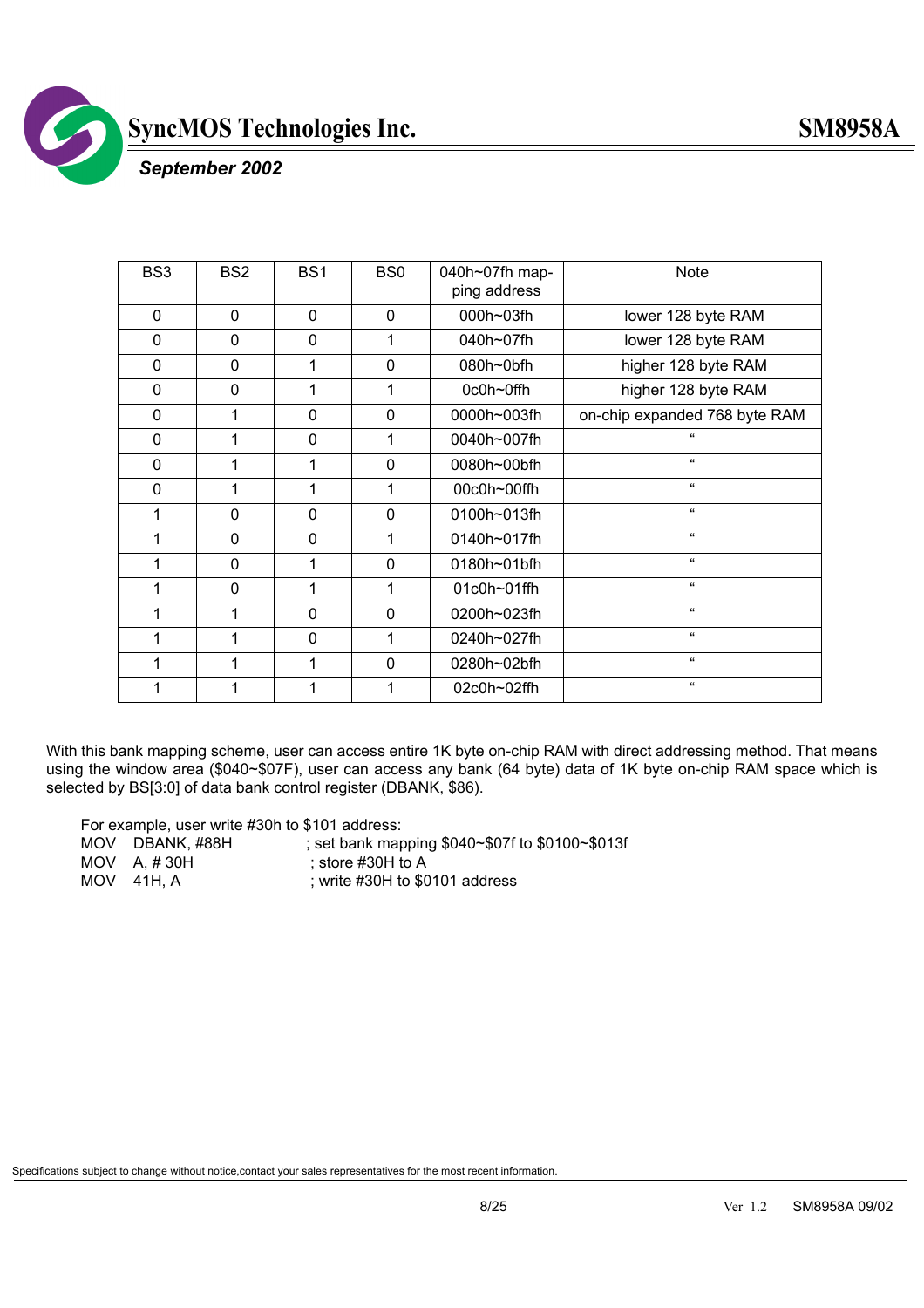

#### *September 2002*

#### **Data Bank Control Register (DBANK, \$86)**

|               | bit-7      |                          |                              |                          |                 |                 |                 | bit-0           |
|---------------|------------|--------------------------|------------------------------|--------------------------|-----------------|-----------------|-----------------|-----------------|
|               | <b>BSE</b> | Unused                   | Unused                       | Unused                   | BS <sub>3</sub> | BS <sub>2</sub> | BS <sub>1</sub> | BS <sub>0</sub> |
| Read / Write: | R/W        | $\overline{\phantom{0}}$ | $\qquad \qquad \blacksquare$ | $\overline{\phantom{a}}$ | R/W             | R/W             | R/W             | R/W             |
| Reset value:  |            | $\star$                  | $\star$                      | $\star$                  |                 |                 |                 |                 |

Data bank select enable bit BSE = 1 enables the data bank select function

Data bank select enable bit BSE = 0 disables the data bank select function

BS[3:0] setting will map \$040~\$07F RAM space to entire 1K byte on-chip RAM space.

#### **Internal RAM Control Register (RCON, \$85)**

|               | bit-7  |         |        |         |                          |                          |       | bit-0 |
|---------------|--------|---------|--------|---------|--------------------------|--------------------------|-------|-------|
|               | Unused | Unused  | Unused | Unused  | Unused                   | Unused                   | RAMS1 | RAMS0 |
| Read / Write: | -      | ۰       | -      | -       | $\overline{\phantom{a}}$ | $\overline{\phantom{a}}$ | R/W   | R/W   |
| Reset value:  | *      | $\star$ | $\ast$ | $\star$ | $\star$                  | *                        |       |       |

 SM8958A has 768 byte on-chip RAM which can be accessed by external memory addressing method only. (By instruction MOVX). The address space of instruction MOVX @Rn is determined by bit 1 and bit 0 (RAMS1, RAMS0) of RCON. The default setting of RAMS1, RAMS0 bits is 00 (page0).

| RAMS <sub>1</sub> | RAMS0 | MOVX @Ri i=0,1 mapping to expended RAM address |
|-------------------|-------|------------------------------------------------|
|                   |       | $$0000 \sim $00FF$                             |
|                   |       | $$0100 \sim $01FF$                             |
|                   |       | $$0200 \sim $02FF$                             |

The port 0, port2, port3.6 and port3.7 can be used as general purpose I/O pin while port0 is open-drain structure.

#### **System Control Register (SCONF, \$BF)**

|               | bit-7      |                              |                          |                          |                              |                          |     | bit-0 |
|---------------|------------|------------------------------|--------------------------|--------------------------|------------------------------|--------------------------|-----|-------|
|               | <b>WDR</b> | Unused                       | Unused                   | Unused                   | Unused                       | Unused                   | OME | ALEI  |
| Read / Write: | R/W        | $\qquad \qquad \blacksquare$ | $\overline{\phantom{a}}$ | $\overline{\phantom{a}}$ | $\qquad \qquad \blacksquare$ | $\overline{\phantom{0}}$ | R/W | R/W   |
| Reset value:  |            | *                            | $\star$                  | $\star$                  | $\ast$                       | $\star$                  |     |       |

- WDR : Watch Dog Timer Reset. When system reset by Watch Dog Timer overflow. WDR will be set to 1, The bit 7 (WDR) of SCONF is Watch Dog Timer Reset bit. It will be set to 1 when reset signal generated by WDT overflow. User should check WDR bit whenever un-predicted reset happened.
- OME : 768 bytes on-chip RAM enable bit. The bit 0 (OME) of SCONF can enable or disable the on-chip expanded 768 byte RAM. The default setting of OME bit is 0 (disable).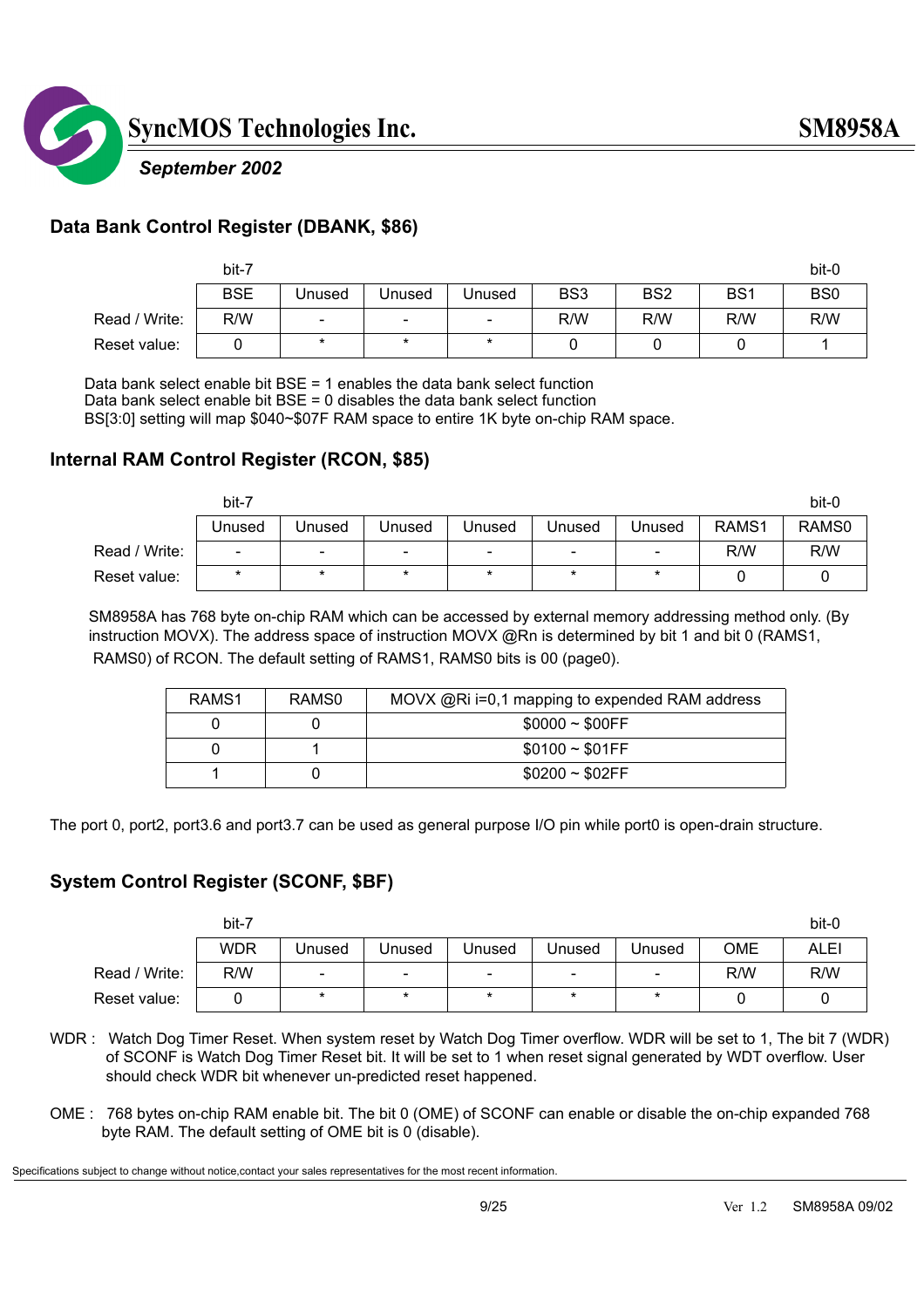

ALEI : ALE output inhibit bit, to reduce EMI. Setting bit 0 (ALEI) of SCONF can inhibit the clock signal in Fosc/6Hz output to the ALE pin.

#### **1.4 I/O Pin Configuration**

The ports 1, 2 and 3 of standard 8051 have internal pull-up resistor, and port 0 has open-drain outputs. Each I/O pin can be used independently as an input or an output. For I/O ports to be used as an input pin, the port bit latch must contain a '1' which turns off the output driver FET. Then for port 1, 2 and 3 port pin is pulled high by a weak internal pull-up, and can be pulled low by an external source. The port 0 has open-drain outputs which means its pull-ups are not active during normal port operation. Writing '1' to the port 0 bit latch will causing bit floating so that it can be used as a high-impedance input.

The port 4 used as GPIO will has the same function as port 1, 2 and 3.



#### **2. Port 4 for PLCC or QFP package :**

The bit addressable port 4 is available with PLCC or QFP package. The port 4 has only 4 pins and its port address is located at 0D8H. The function of port 4 is the same as the function of port 1, port 2 and port 3.

#### **Port4 (P4, \$D8)**

|               | bit-7                    |                          |                          |                          |      |      |      | bit-0 |
|---------------|--------------------------|--------------------------|--------------------------|--------------------------|------|------|------|-------|
|               | Unused                   | Unused                   | Unused                   | Unused                   | P4.3 | P4.2 | P4.1 | P4.0  |
| Read / Write: | $\overline{\phantom{0}}$ | $\overline{\phantom{a}}$ | $\overline{\phantom{a}}$ | $\overline{\phantom{a}}$ | R/W  | R/W  | R/W  | R/W   |
| Reset value:  | $\star$                  | $\ast$                   | $\star$                  | $\star$                  |      |      |      |       |

The bit 3, bit 2, bit 1, bit 0 output the setting to pin P4.3, P4.2, P4.1, P4.0 respectively.

#### **3.Watch Dog Timer**

The Watch Dog Timer (WDT) is a 16-bit free-running counter that generate reset signal if the counter overflows. The WDT is useful for systems which are susceptible to noise, power glitches, or electronics discharge which causing software dead loop or runaway. The WDT function can help user software recover from abnormal software condition. The WDT is different from Timer0, Timer1 and Timer2 of general 8052. To prevent a WDT reset can be done by software periodically clearing the WDT counter. User should check WDR bit of SCONF register whenever un-predicted reset happened

The purpose of the secure procedure is to prevent the WDTC value from being changed when system runaway.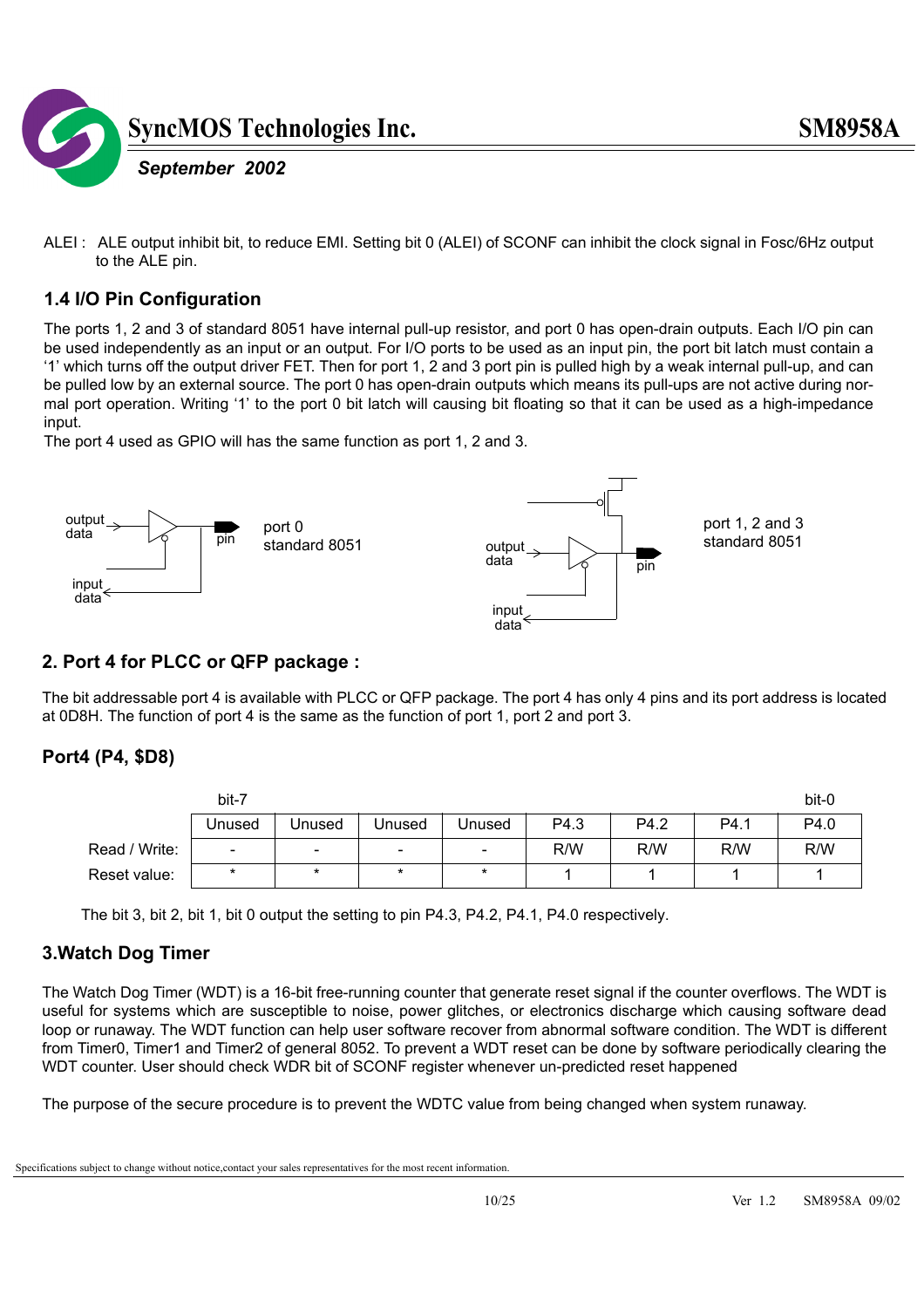

#### There is a 250KHz RC oscillator embedded in chip. Set WDTE = "1" will enable the RC oscillator and the frequency is independent to the system frequency.

To enable the WDT is done by setting 1 to the bit 7 (WDTE) of WDTC. After WDTE set to 1, the 16-bit counter starts to count with the RC oscillator. It will generate a reset signal when overflows. The WDTE bit will be cleared to 0 automatically when SM8958A been reset, either hardware reset or WDT reset.

To reset the WDT is done by setting 1 to the CLEAR bit of WDTC before the counter overflow. This will clear the content of the 16-bit counter and let the counter re-start to count from the beginning.

#### **3.1 Watch Dog Timer Registers:**

#### **Watch Dog Timer Registers - WDT Control Register (WDTC, \$9F)**

|               | bit-7       |                |              |                          |                          |                 |                 | bit-0           |
|---------------|-------------|----------------|--------------|--------------------------|--------------------------|-----------------|-----------------|-----------------|
|               | <b>WDTE</b> | R              | <b>CLEAR</b> | Unused                   | Unused                   | PS <sub>2</sub> | PS <sub>1</sub> | PS <sub>0</sub> |
| Read / Write: | R/W         | $\blacksquare$ | R/W          | $\overline{\phantom{a}}$ | $\overline{\phantom{a}}$ | R/W             | R/W             | R/W             |
| Reset value:  |             | $\ast$         |              | $\star$                  | $\star$                  |                 |                 |                 |

#### WDTE : Watch Dog Timer enable bit

CLEAR : Watch Dog Timer reset bit

PS[2:0] : Overflow period select bits

| PS [2:0] | Overflow Period (ms) |
|----------|----------------------|
| 000      | 2.048                |
| 001      | 4.096                |
| 010      | 8.192                |
| 011      | 16.384               |
| 100      | 32.768               |
| 101      | 65.536               |
| 110      | 131.072              |
| 111      | 262.144              |

#### **Watch Dog Key Register - (WDTKEY, \$97H)**

|               | bit-7      |                  |                  |            |      |                  |            | bit-0      |
|---------------|------------|------------------|------------------|------------|------|------------------|------------|------------|
|               | <b>WDT</b> | <b>WDT</b>       | <b>WDT</b>       | <b>WDT</b> | WDT  | WDT              | <b>WDT</b> | <b>WDT</b> |
|               | KEY7       | KEY <sub>6</sub> | KEY <sub>5</sub> | KEY4       | KEY3 | KEY <sub>2</sub> | KEY1       | KEY0       |
| Read / Write: | W          | W                | W                | W          | W    | W                | W          | W          |
| Reset value:  |            |                  |                  |            |      |                  |            |            |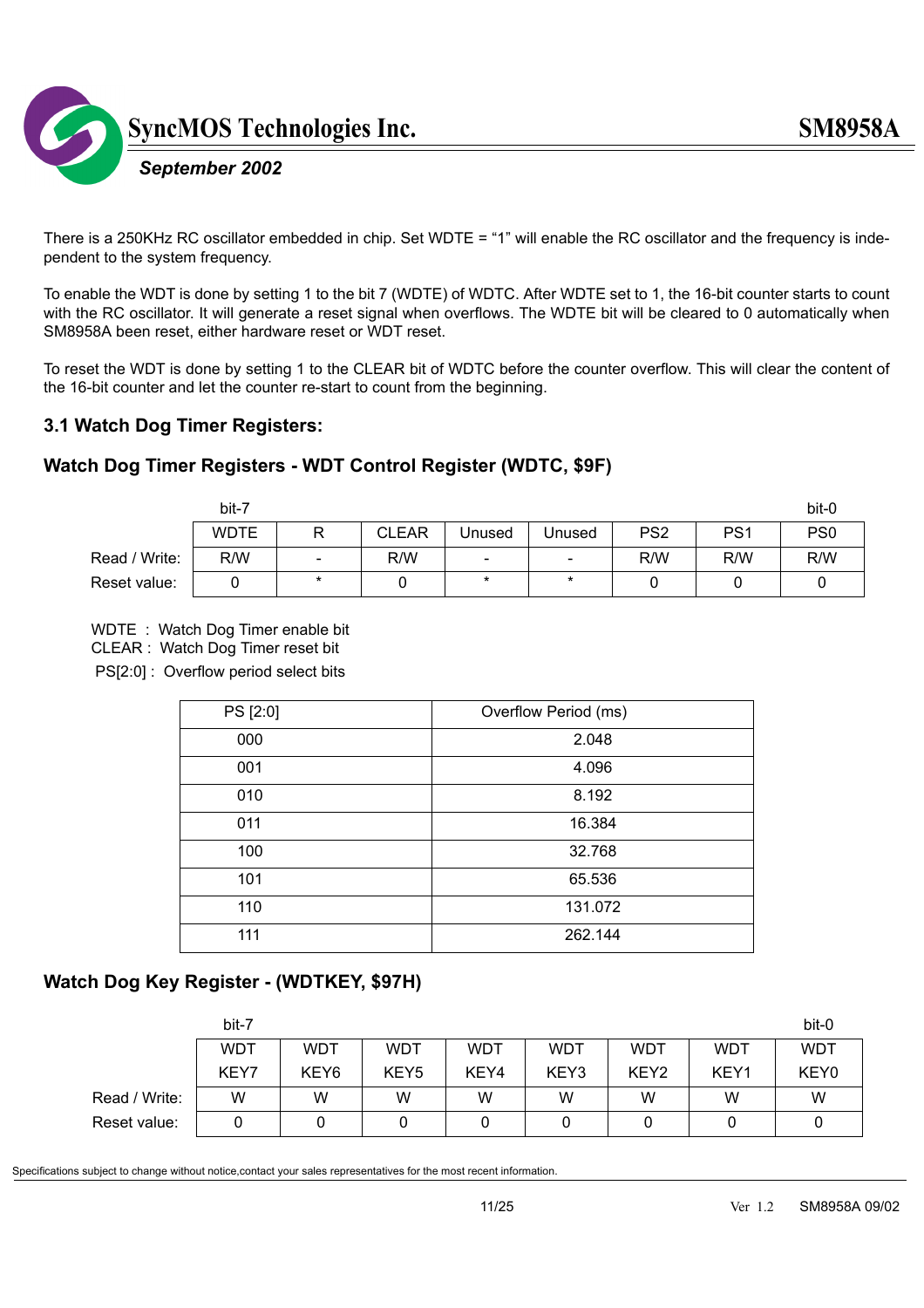

By default, the WDTC is read only. User need to write values 1EH, E1H sequentially to the WDTKEY(\$97H) register to enable the WDTC write attribute, That is

 MOV WDTKEY, # 1EH MOV WDTKEY, # E1H

When WDTC is set, user need to write another values E1H, 1EH sequentially to the WDTKEY(\$97H) register to disable the WDTC write attribute, That is

 MOV WDTKEY, # E1H MOV WDTKEY, # 1EH

#### **Watch Dog Timer Register - System Control Register (SCONF, \$BF)**

|               | bit-7      |                          |                          |                          |                          |                          |     | bit-0       |
|---------------|------------|--------------------------|--------------------------|--------------------------|--------------------------|--------------------------|-----|-------------|
|               | <b>WDR</b> | Unused                   | Jnused                   | Unused                   | Unused                   | Unused                   | OME | <b>ALEI</b> |
| Read / Write: | R/W        | $\overline{\phantom{a}}$ | $\overline{\phantom{a}}$ | $\overline{\phantom{a}}$ | $\overline{\phantom{0}}$ | $\overline{\phantom{0}}$ | R/W | R/W         |
| Reset value:  |            | $\star$                  | $\star$                  | $\ast$                   |                          | $\star$                  |     |             |

 The bit 7 (WDR) of SCONF is Watch Dog TImer Reset bit. It will be set to 1 when reset signal generated by WDT overflow. User should check WDR bit whenever un-predicted reset happened

#### **4. Reduce EMI Function**

The SM8958A allows user to reduce the EMI emission by setting 1 to the bit 0 (ALEI) of SCONF register. This function will inhibit the clock signal in Fosc/6Hz output to the ALE pin.

#### **5. Specific Pulse Width Modulation (SPWM)**

The Specific Pulse Width Modulation (SPWM) module contain 1 kind of PWM sub module: SPWM (Specific PWM). SPWM has five 8-bit channels.

#### **5.1 SPWM Function Description:**

The 8-bit SPWM channel is composed of an 8-bit register which contains a 5-bit SPWM in MSB portion and a 3-bit binary rate multiplier (BRM) in LSB portion. The value programmed in the 5-bit SPWM portion will determine the pulse length of the output. The 3-bit BRM portion will generate and insert certain narrow pulses among an 8-SPWM-cycle frame. The number of pulses generated is equal to the number programmed in the 3-bit BRM portion. The usage of the BRM is to generate equivalent 8-bit resolution SPWM type DAC with reasonably high repetition rate through 5-bit SPWM clock speed. The SPFS[1:0] settings of SPWMC (\$A3) register are dividend of Fosc to be SPWM clock, Fosc/2^(SPFS[1:0]+1). The SPWM output cycle frame repetition rate (frequency) equals (SPWM clock)/32 which is [Fosc/2^(SPFS[1:0]+1)]/32.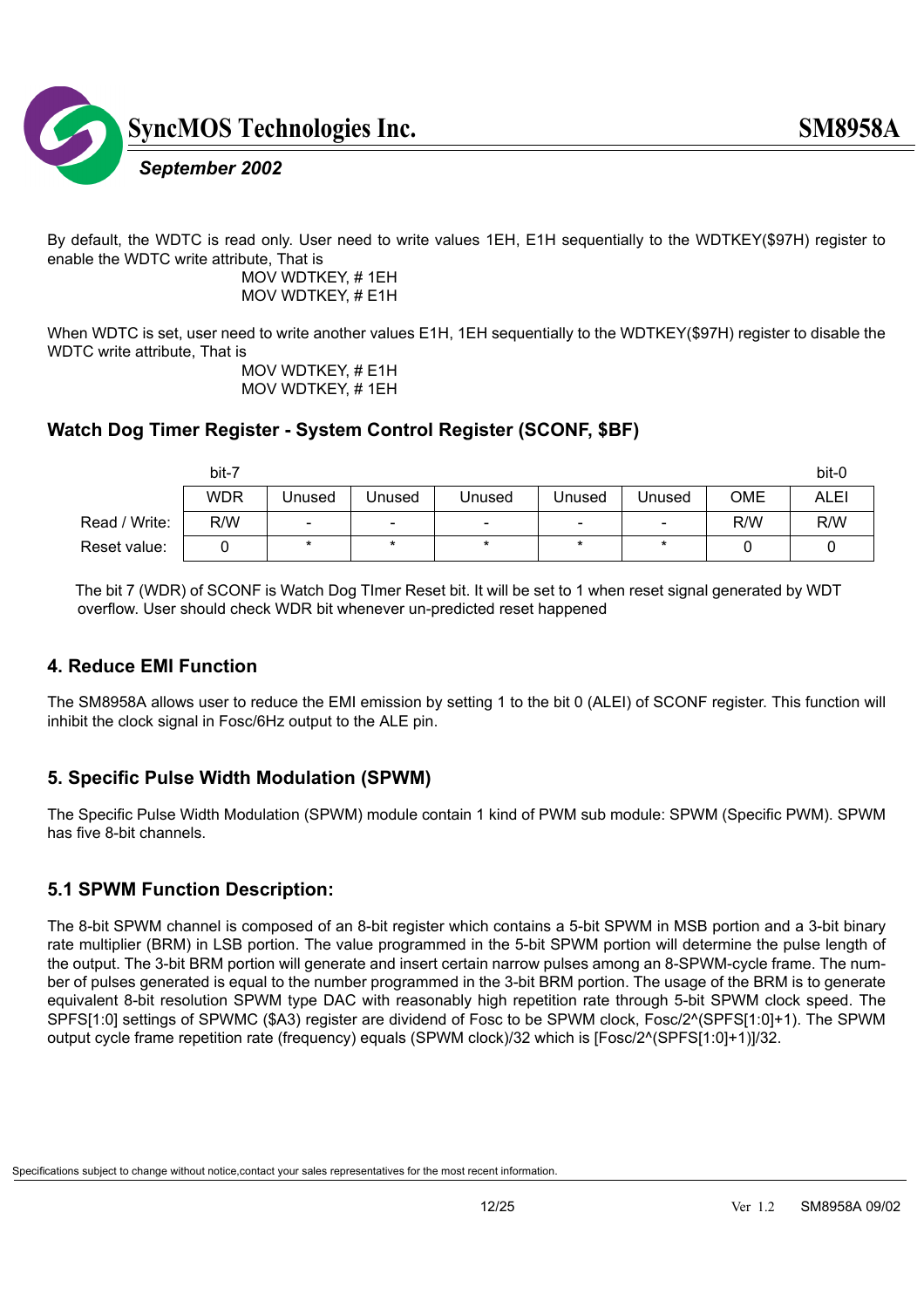

#### **5.2 SPWM Registers - P1CON, SPWMC, SPWMD[4:0]**

#### **SPWM Registers - Port1 Configuration Register (P1CON, \$9B**)

|               | bit-7  |        |        |        |        |                          |         | bit-0                    |
|---------------|--------|--------|--------|--------|--------|--------------------------|---------|--------------------------|
|               | SPWME4 | SPWME3 | SPWME2 | SPWME1 | SPWME0 | Unused                   | Unused  | Unused                   |
| Read / Write: | R/W    | R/W    | R/W    | R/W    | R/W    | $\overline{\phantom{0}}$ | -       | $\overline{\phantom{a}}$ |
| Reset value:  |        |        |        |        |        | $\star$                  | $\star$ | $\ast$                   |

 SPWME[4:0] : When the bit set to one, the corresponding SPWM pin is active as SPWM function. When the bit reset to zero, the corresponding SPWM pin is active as I/O pin. Five bits are cleared upon reset.

#### **SPWM Registers - SPWM Control Register (SPWMC, \$A3**)

|               | bit-7                    |                          |                          |                          |                          |                          |       | bit-0 |
|---------------|--------------------------|--------------------------|--------------------------|--------------------------|--------------------------|--------------------------|-------|-------|
|               | Unused                   | Unused                   | Unused                   | Jnused                   | Unused                   | <b>Jnused</b>            | SPFS1 | SPFS0 |
| Read / Write: | $\overline{\phantom{0}}$ | $\overline{\phantom{0}}$ | $\overline{\phantom{0}}$ | $\overline{\phantom{a}}$ | $\overline{\phantom{a}}$ | $\overline{\phantom{0}}$ | R/W   | R/W   |
| Reset value:  | $\ast$                   | *                        | $\ast$                   | $\star$                  | $\star$                  | $\ast$                   |       |       |

SPFS[1:0] : These two bits is 2's power parameter to form a frequency divider for input clock.

| SPFS <sub>1</sub> | SPF <sub>S0</sub> | Divider | SPWM clock, Fosc=20MHz | SPWM clock, Fosc=24MHz |
|-------------------|-------------------|---------|------------------------|------------------------|
|                   |                   |         | 10MHz                  | 12MHz                  |
|                   |                   |         | 5MHz                   | 6MHz                   |
|                   |                   |         | $2.5$ MHz              | 3MHz                   |
|                   |                   | 16      | $1.25$ MHz             | $1.5$ MHz              |

#### **SPWM Registers - SPWM Data Register (SPWMD[4:0], \$AC, \$A7 ~\$A4**)

|               | bit-7        |              |              |              |              |            |            | bit-0      |
|---------------|--------------|--------------|--------------|--------------|--------------|------------|------------|------------|
|               | <b>SPWMD</b> | <b>SPWMD</b> | <b>SPWMD</b> | <b>SPWMD</b> | <b>SPWMD</b> | <b>BRM</b> | <b>BRM</b> | <b>BRM</b> |
|               | [4:0]4       | [4:0]3       | [4:0]2       | [4:0]1       | [4:0]0       | [2:0]2     | [2:0]1     | [2:0]0     |
| Read / Write: | R/W          | R/W          | R/W          | R/W          | R/W          | R/W        | R/W        | R/W        |
| Reset value:  | 0            |              |              |              |              |            |            |            |

SPWMD[4:0] : content of SPWM Data Register. It determines duty cycle of SPWM output waveform.

BRM[2:0] : will insert certain narrow pulses among an 8-SPWM-cycle frame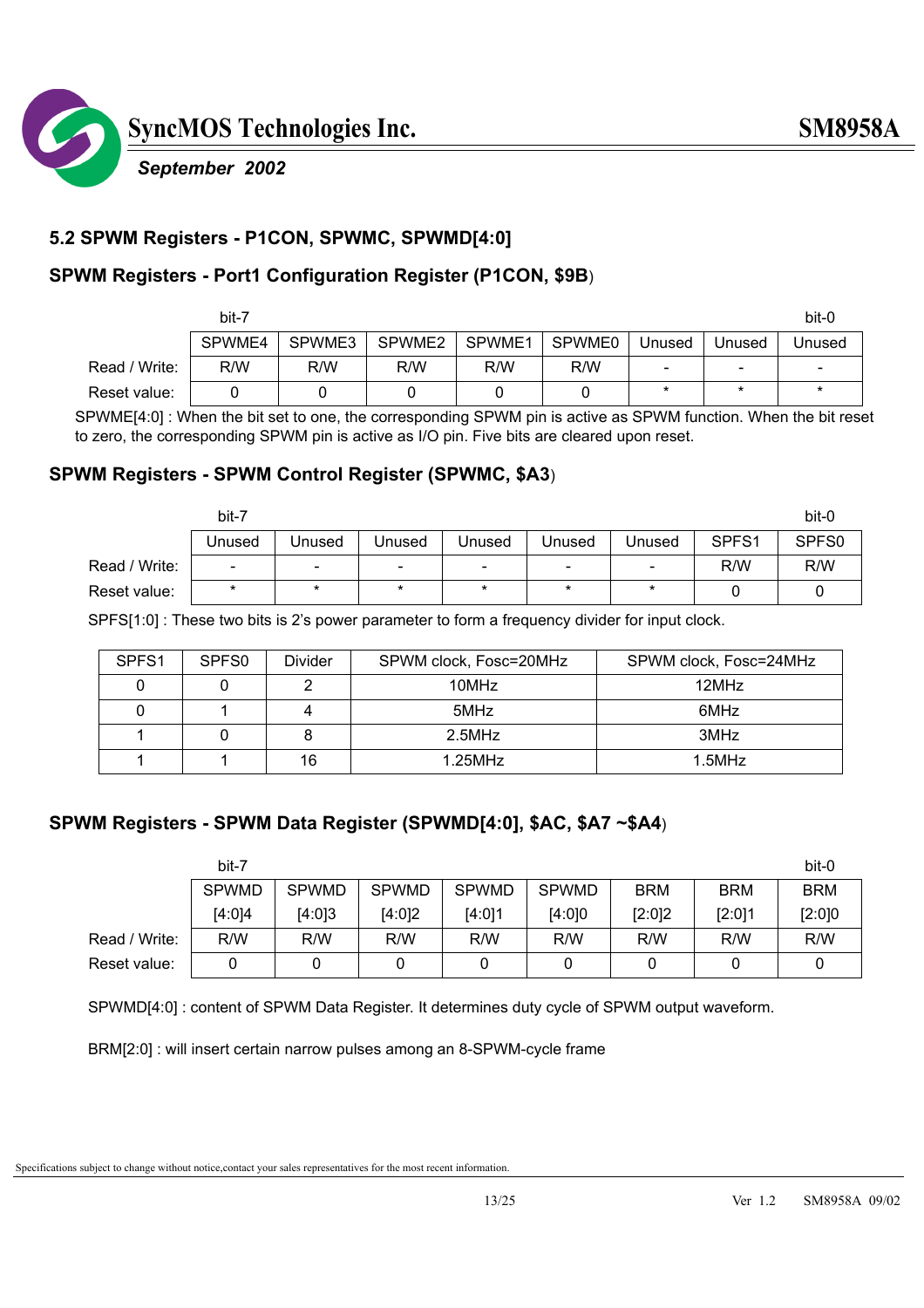

 *September 2002*

| $N = \text{BRM}[2:0]$ | Number of SPWM cycles inserted in an 8-cycle frame |
|-----------------------|----------------------------------------------------|
| 000                   |                                                    |
| 001                   |                                                    |
| 010                   | າ                                                  |
| 011                   | 3                                                  |
| 100                   | Δ                                                  |
| 101                   | 5                                                  |
| 110                   | 6                                                  |
| 111                   |                                                    |

Example of SPWM timing diagram:

MOV SPWMC, #03H ; Set output frequency (Divider = 16)

MOV SPWMD0 , #83H ; SPWMD0[4:0]=10h (=16T high, 16T low), BRM[2:0] = 3

MOV P1CON, #08H ; Enable P1.3 as SPWM output pin



 SPWM clock = 1 / T = Fosc / 2^(SPFS[1:0]+1) The SPWM output cycle frame frequency = SPWM clock / 32 = [Fosc/2^(SPFS[1:0]+1)]/32

If user use Fosc=20MHz, SPFS[1:0] of SPWMC=#03H, then SPWM clock = 20MHz/2^4 = 20MHz/16 = 1.25MHz SPWM output cycle frame frequency = (20MHz/2^4)/32=39.1KHz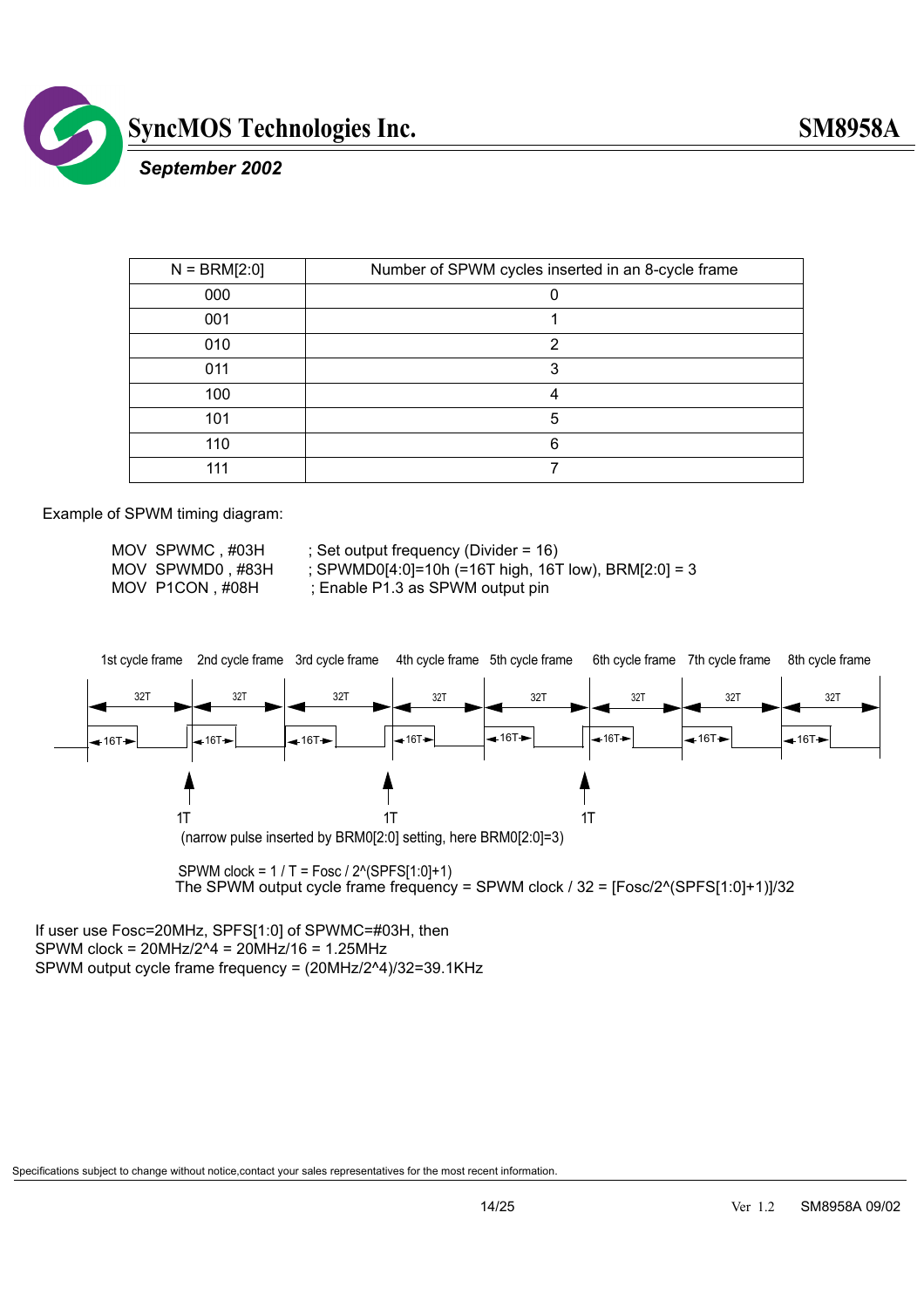

#### *September 2002*

#### **Operating Conditions**

| Symbol           | Description                 | Min.  | Typ. | Max. | Unit.        | Remarks                        |
|------------------|-----------------------------|-------|------|------|--------------|--------------------------------|
| TA               | Operating temperature       | $-40$ | 25   | 85   | $^{\circ}$ C | Ambient temperature under bias |
| TS.              | Storage temperature         | -55   | 25   | 155  | $^{\circ}$ C |                                |
| VCC <sub>5</sub> | Supply voltage              | 4.5   | 5.0  | 5.5  |              | For C Version                  |
| VCC <sub>3</sub> | Supply voltage              | 3     | 3.3  | 3.6  |              | <b>For L Version</b>           |
| Fosc 16          | <b>Oscillator Frequency</b> | 3.0   | 16   | 16   |              | MHz   For 5V, 3.3V application |
| Fosc 25          | <b>Oscillator Frequency</b> | 3.0   | 25   | 25   | MHz          | For 5V, 3.3V application       |
| Fosc 40          | Oscillator Frequency        | 3.0   | 40   | 40   | MHz          | For 5V application             |

#### **DC Characteristics**

 $(TA = -40 \text{ degree } C \text{ to } 85 \text{ degree } C$ , Vcc = 3.0V to 5.5V)

| Symbol                  | Parameter                         | Valid                  | Min.   | Max.      | Unit          | <b>Test Conditions</b>            |
|-------------------------|-----------------------------------|------------------------|--------|-----------|---------------|-----------------------------------|
| VIL1                    | Input Low Voltage                 | port 0,1,2,3,4,#EA     | $-0.5$ | 0.8       | $\vee$        |                                   |
| VIL <sub>2</sub>        | Input Low Voltage                 | RES, XTAL1             | 0      | 0.8       | $\mathcal{U}$ |                                   |
| VIH1                    | Input High Voltage                | port 0,1,2,3,4,#EA     | 2.0    | $Vcc+0.5$ | $\vee$        |                                   |
| VIH <sub>2</sub>        | Input High Voltage                | RES, XTAL1             | 70%Vcc | $Vcc+0.5$ | V             |                                   |
| VOL1                    | Output Low Voltage                | port 0, ALE, #PSEN     |        | 0.45      | V             | $IOL=3.2mA$                       |
| VOL <sub>2</sub>        | <b>Output Low Voltage</b>         | port 1,2,3,4           |        | 0.45      | V             | $IOL=1.6mA$                       |
| VOH <sub>1</sub>        | <b>Output High Voltage</b>        | port 0                 | 2.4    |           | V             | IOH=-800uA (only for VCC =5V)     |
|                         |                                   |                        | 90%Vcc |           | V             | $IOH = -80uA$                     |
| VOH <sub>2</sub>        | <b>Output High Voltage</b>        | port 1,2,3,4,ALE,#PSEN | 2.4    |           | V             | IOH=-60uA (only for VCC =5 V)     |
|                         |                                   |                        | 90%Vcc |           | $\vee$        | $IOH = -10uA$                     |
| $\overline{\mathbb{H}}$ | Logical 0 Input Current           | port 1,2,3,4           |        | $-75$     | uA            | $V$ in=0.45 $V$                   |
| ITL                     | <b>Logical Transition Current</b> | port 1,2,3,4           |        | $-650$    | uA            | $V$ in= $2.0V$                    |
| $\overline{\mathbb{H}}$ | <b>Input Leakage Current</b>      | port 0, #EA            |        | ±10       | uA            | 0.45V <vin<vcc< td=""></vin<vcc<> |
| <b>R RES</b>            | Reset Pull-down Resistance        | <b>RES</b>             | 50     | 300       | Kohm          |                                   |
| CIO                     | Pin Capacitance                   |                        |        | 10        | pF            | Freq=1MHz, $Ta=25^{\circ}C$       |
| $\overline{1}$ CC       | <b>Power Supply Current</b>       | Vdd                    |        | 15        | mA            | Active mode, 40MHz                |
|                         |                                   |                        |        | 10        | mA            | Active mode, 25MHz                |
|                         |                                   |                        |        | 20        | mA            | Active mode, 16MHz                |
|                         |                                   |                        |        | 10        | mA            | Idle mode, 40MHz                  |
|                         |                                   |                        |        |           | mA            | Idle mode, 25MHz                  |
|                         |                                   |                        |        | 6.5       | mA            | Idle mode, 16MHz                  |
|                         |                                   |                        |        | 50        | uA            | Power down mode                   |

Note1: Under steady state (non-transient) conditions, IOL must be externally

Limited as follows: Maximum IOL per port pin : 10mA

Maximum IOL per 8-bit port : port 0 :26mA

port 1,2,3 :15mA

Maximum total IOL for all output pins : 71mA

If IOL exceeds the condition, VOL may exceed the related specification. Pins are not guaranteed to sink current greater than the listed test conditions.

Note2 : Minimum VCC for Power-down is 2V.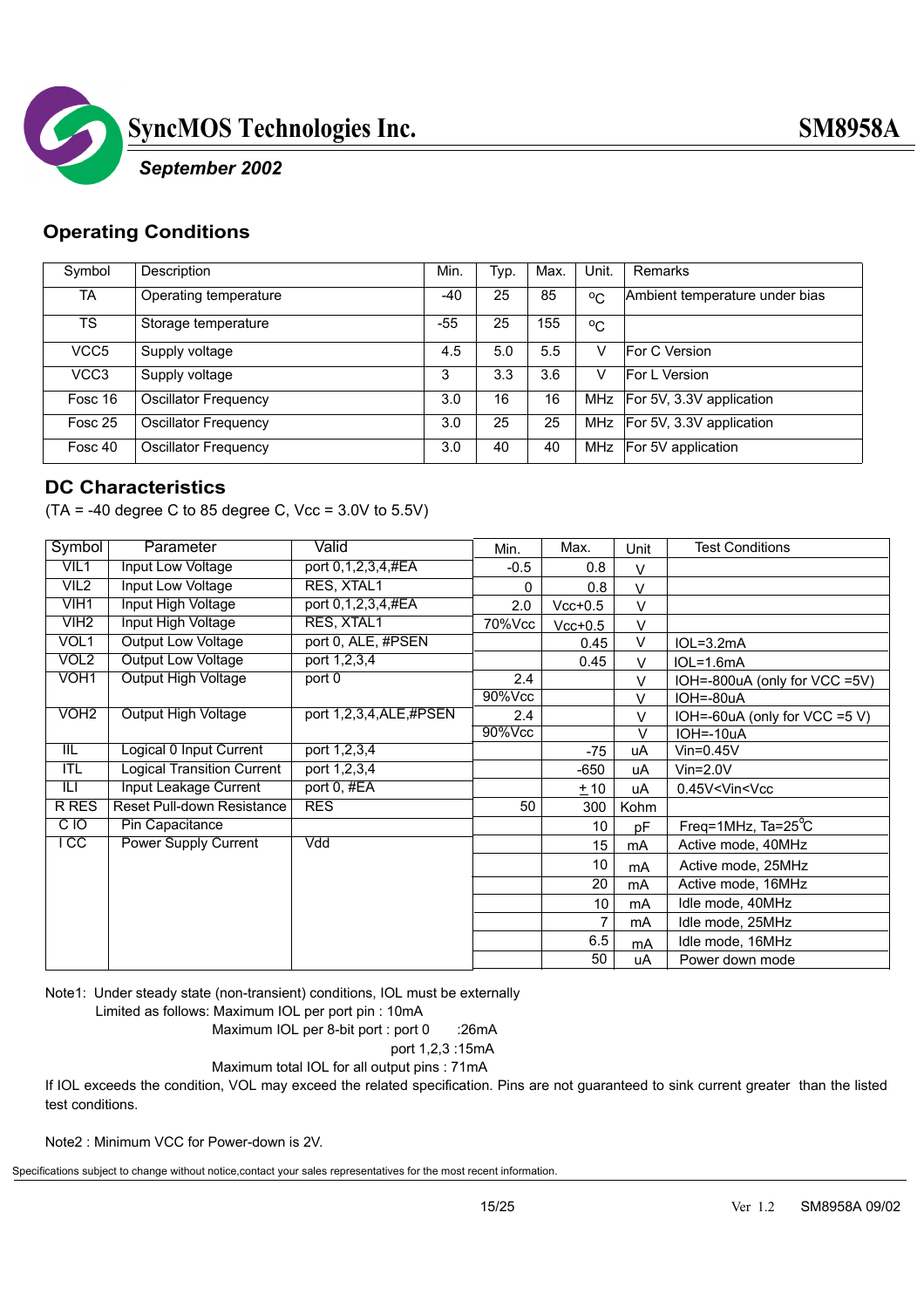

#### *September 2002*

#### **AC Characteristics**

(16/25/40MHz, operating conditions; CL for Port 0, ALE and PSEN Outputs=100pF; CL for all Other Output=80pF)

|                 |                                   | Valid           |                  | fosc=16MHz |                 |             | Variable fosc |            | Unit | <b>Remarks</b> |
|-----------------|-----------------------------------|-----------------|------------------|------------|-----------------|-------------|---------------|------------|------|----------------|
| Symbol          | Parameter                         | Cycle           | Min.             | Typ.       | Max             | Min.        | Typ.          | Max        |      |                |
| <b>TLHLL</b>    | ALE pulse width                   | <b>RD/WRT</b>   | 115              |            |                 | $2xT - 10$  |               |            | nS   |                |
| <b>T AVLL</b>   | Address Valid to ALE low          | <b>RD/WRT</b>   | 43               |            |                 | $T - 20$    |               |            | nS   |                |
| <b>T LLAX</b>   | Address Hold after ALE low        | RD/WRT          | 53               |            |                 | $T - 10$    |               |            | nS   |                |
| <b>T LLIV</b>   | ALE low to Valid Instruction In   | <b>RD</b>       |                  |            | 240             |             |               | $4xT - 10$ | nS   |                |
| <b>TLLPL</b>    | ALE low to #PSEN low              | $\overline{RD}$ | 53               |            |                 | $T - 10$    |               |            | nS   |                |
| T PLPH          | #PSEN pulse width                 | $\overline{RD}$ | $\overline{173}$ |            |                 | $3xT - 15$  |               |            | nS   |                |
| <b>T PLIV</b>   | #PSEN low to Valid Instruction In | <b>RD</b>       |                  |            | 177             |             |               | $3xT - 10$ | nS   |                |
| <b>T PXIX</b>   | Instruction Hold after #PSEN      | $\overline{RD}$ | $\mathbf 0$      |            |                 | $\mathbf 0$ |               |            | nS   |                |
| <b>T PXIZ</b>   | Instruction Float after #PSEN     | $\overline{RD}$ |                  |            | 87              |             |               | $T + 25$   | nS   |                |
| <b>T AVIV</b>   | Address to Valid Instruction In   | $\overline{RD}$ |                  |            | 292             |             |               | $5xT - 20$ | nS   |                |
| <b>T PLAZ</b>   | #PSEN low to Address Float        | <b>RD</b>       |                  |            | $\overline{10}$ |             |               | 10         | nS   |                |
| <b>T RLRH</b>   | #RD pulse width                   | $\overline{RD}$ | 365              |            |                 | $6xT - 10$  |               |            | nS   |                |
| <b>T WLWH</b>   | #WR pulse width                   | <b>WRT</b>      | 365              |            |                 | $6xT - 10$  |               |            | nS   |                |
| <b>T RLDV</b>   | #RD low to Valid Data In          | $\overline{RD}$ |                  |            | 302             |             |               | $5xT - 10$ | nS   |                |
| <b>T RHDX</b>   | Data Hold after #RD               | <b>RD</b>       | 0                |            |                 | $\mathbf 0$ |               |            | nS   |                |
| <b>T RHDZ</b>   | Data Float after #RD              | <b>RD</b>       |                  |            | 145             |             |               | $2xT + 20$ | nS   |                |
| <b>TLLDV</b>    | ALE low to Valid Data In          | $\overline{RD}$ |                  |            | 590             |             |               | $8xT - 10$ | nS   |                |
| <b>T AVDV</b>   | Address to Valid Data In          | $\overline{RD}$ |                  |            | 542             |             |               | $9xT - 20$ | nS   |                |
| <b>TLLYL</b>    | ALE low to #WR High or #RD low    | RD/WRT          | 178              |            | 197             | $3xT - 10$  |               | $3xT + 10$ | nS   |                |
| <b>T AVYL</b>   | Address Valid to #WR or #RD low   | <b>RD/WRT</b>   | 230              |            |                 | $4xT - 20$  |               |            | nS   |                |
| <b>T QVWH</b>   | Data Valid to #WR High            | <b>WRT</b>      | 403              |            |                 | $7xT - 35$  |               |            | nS   |                |
| <b>T QVWX</b>   | Data Valid to #WR transition      | <b>WRT</b>      | 38               |            |                 | $T - 25$    |               |            | nS   |                |
| <b>T WHQX</b>   | Data hold after #WR               | <b>WRT</b>      | 73               |            |                 | $T + 10$    |               |            | nS   |                |
| <b>T RLAZ</b>   | #RD low to Address Float          | <b>RD</b>       |                  |            |                 |             |               | 5          | nS   |                |
| <b>TYALH</b>    | #WR or #RD high to ALE high       | <b>RD/WRT</b>   | 53               |            | 72              | $T - 10$    |               | $T + 10$   | nS   |                |
| T CHCL          | clock fall time                   |                 |                  |            |                 |             |               |            | nS   |                |
| <b>T CLCX</b>   | clock low time                    |                 |                  |            |                 |             |               |            | nS   |                |
| T CLCH          | clock rise time                   |                 |                  |            |                 |             |               |            | nS   |                |
| T CHCX          | clock high time                   |                 |                  |            |                 |             |               |            | nS   |                |
| <b>T, TCLCL</b> | clock period                      |                 |                  | 63         |                 |             | 1/fosc        |            | nS   |                |

ICC Active mode test circuit

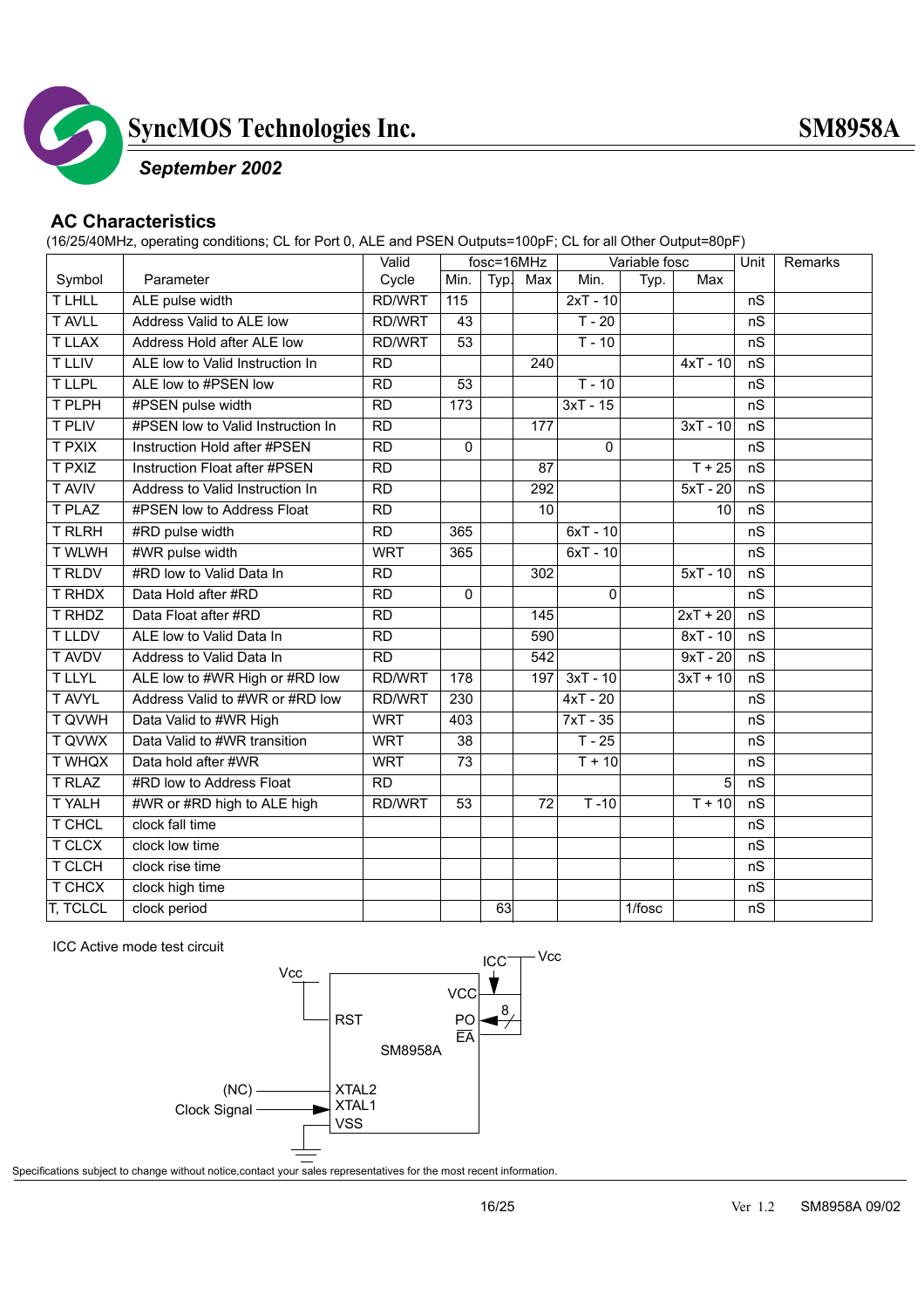

#### *September 2002*

#### Application Reference

| Valid for SM8958A |       |              |                   |              |
|-------------------|-------|--------------|-------------------|--------------|
| X'tal             | 3MHz  | 6MHz         | 9MHz              | 12MHz        |
| C <sub>1</sub>    | 30 pF | 30 pF        | 30pF              | 30 pF        |
| C <sub>2</sub>    | 30 pF | 30 pF        | 30 pF             | 30 pF        |
| R.                | open  | open         | open              | open         |
|                   |       |              |                   |              |
| X'tal             | 16MHz | 25MHz        | 33MHz             | 40MHz        |
| C <sub>1</sub>    | 30 pF | 15pF         | $\overline{5}$ pF | 2pF          |
| C <sub>2</sub>    | 30 pF | 15pF         | 5 pF              | 2pF          |
| R                 | open  | 62K $\Omega$ | $6.8K\Omega$      | $4.7K\Omega$ |



NOTE: Oscillation circuit may differs with different crystal or ceramic resonator in higher oscillation frequency which was due to each

crystal or ceramic resonator has its own characteristics.

 User should check with the crystal or ceramic resonator manufacturer for appropriate value of external components.

#### Data Memory Read Cycle Timing

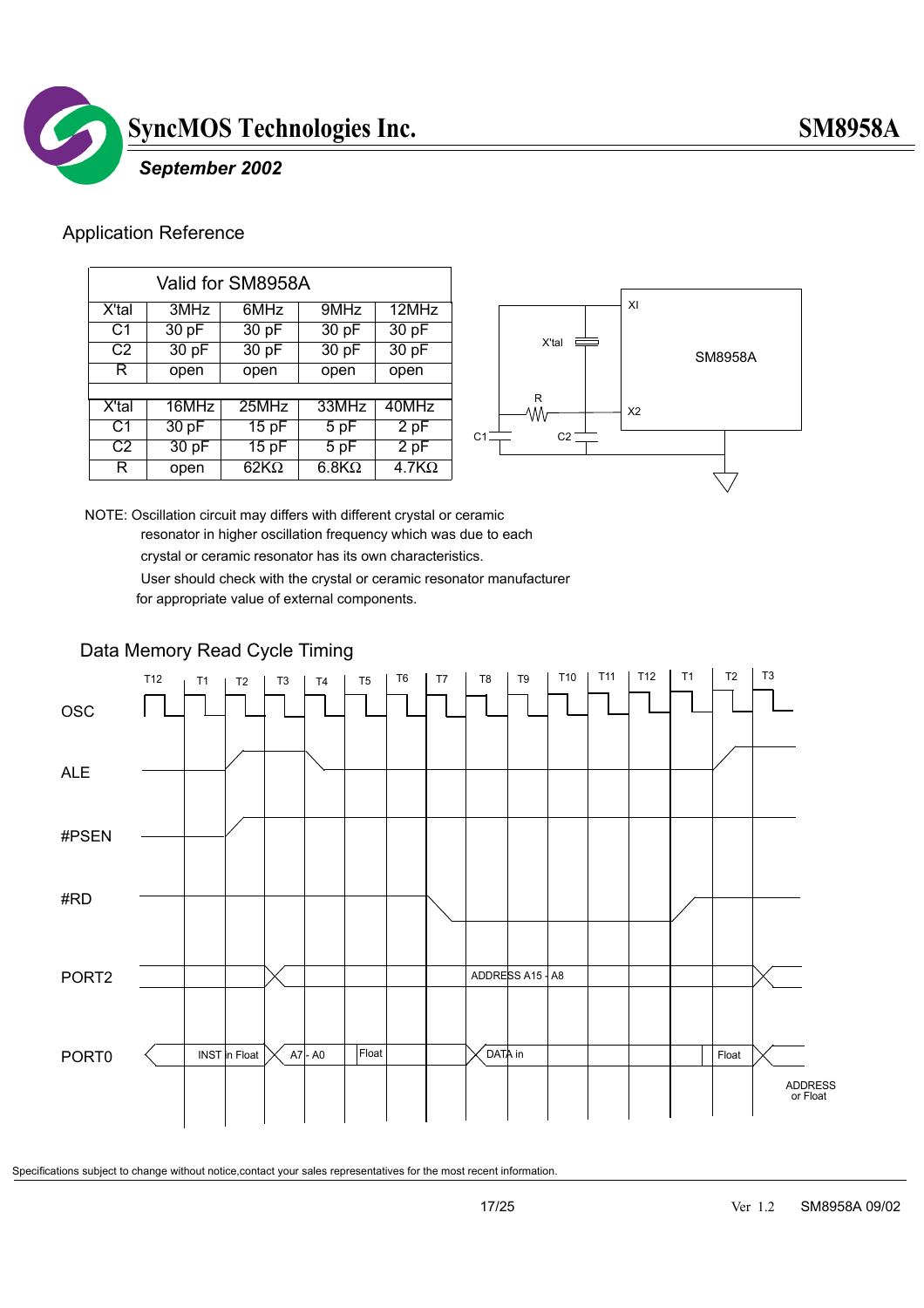![](_page_17_Picture_0.jpeg)

#### *September 2002*

#### Program Memory Read Cycle Timing

![](_page_17_Figure_4.jpeg)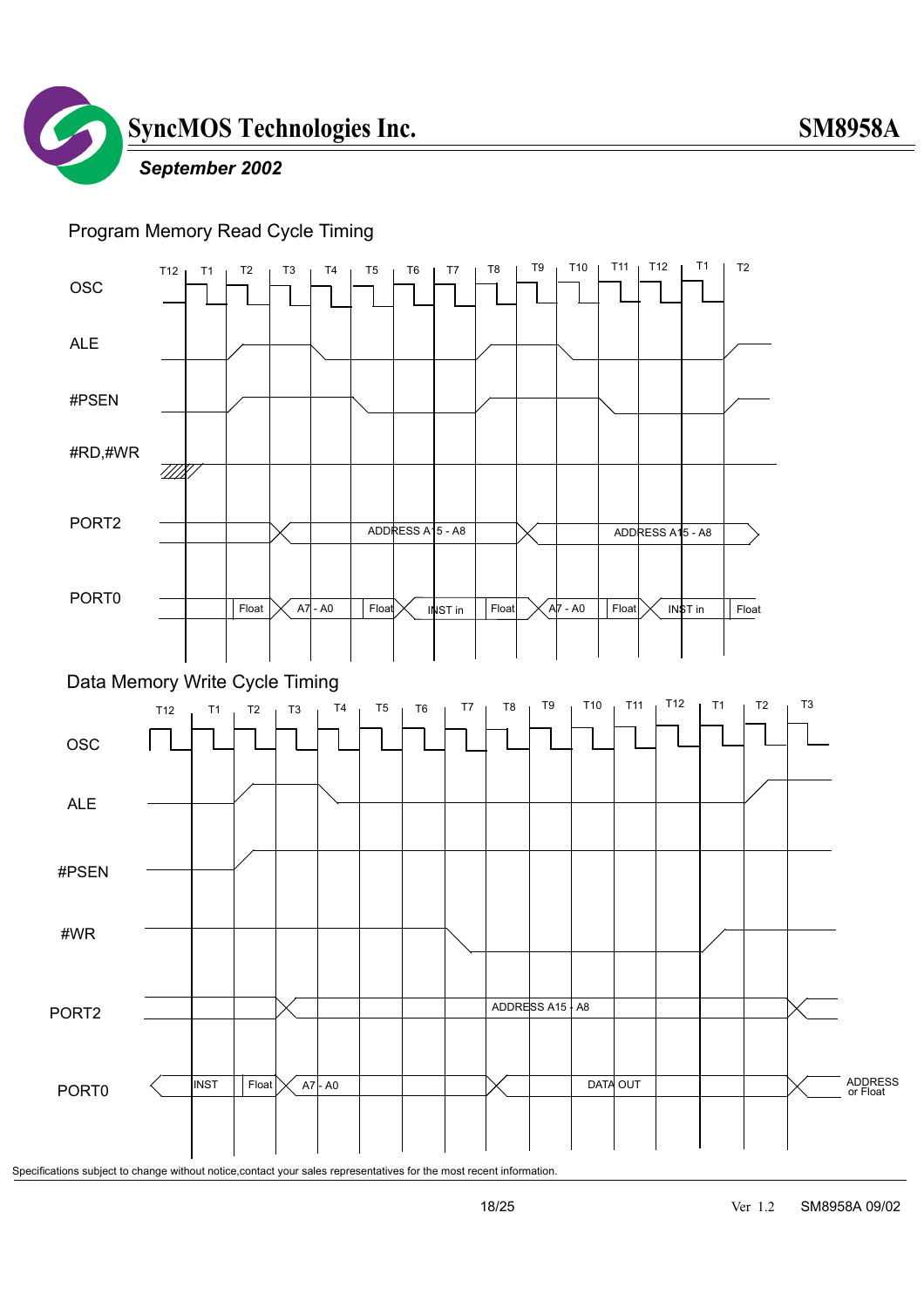![](_page_18_Picture_0.jpeg)

#### *September 2002*

![](_page_18_Figure_3.jpeg)

Timing Critical, Requirement of External Clock (Vss=0.0V is assumed)

![](_page_18_Figure_5.jpeg)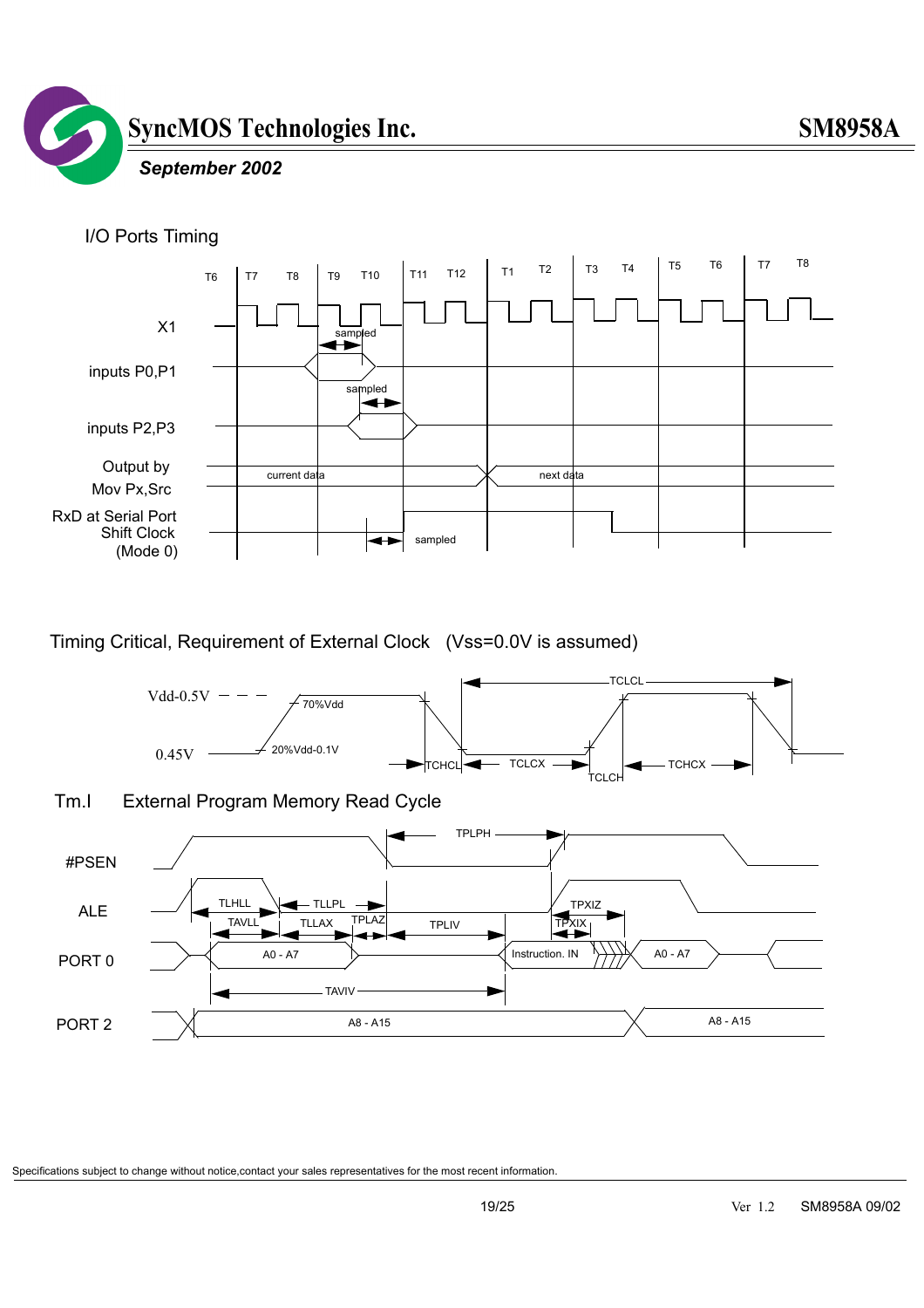![](_page_19_Figure_1.jpeg)

![](_page_19_Figure_2.jpeg)

#### Tm.II External Data Memory Read Cycle

Tm.III External Data Memory Write Cycle

![](_page_19_Figure_5.jpeg)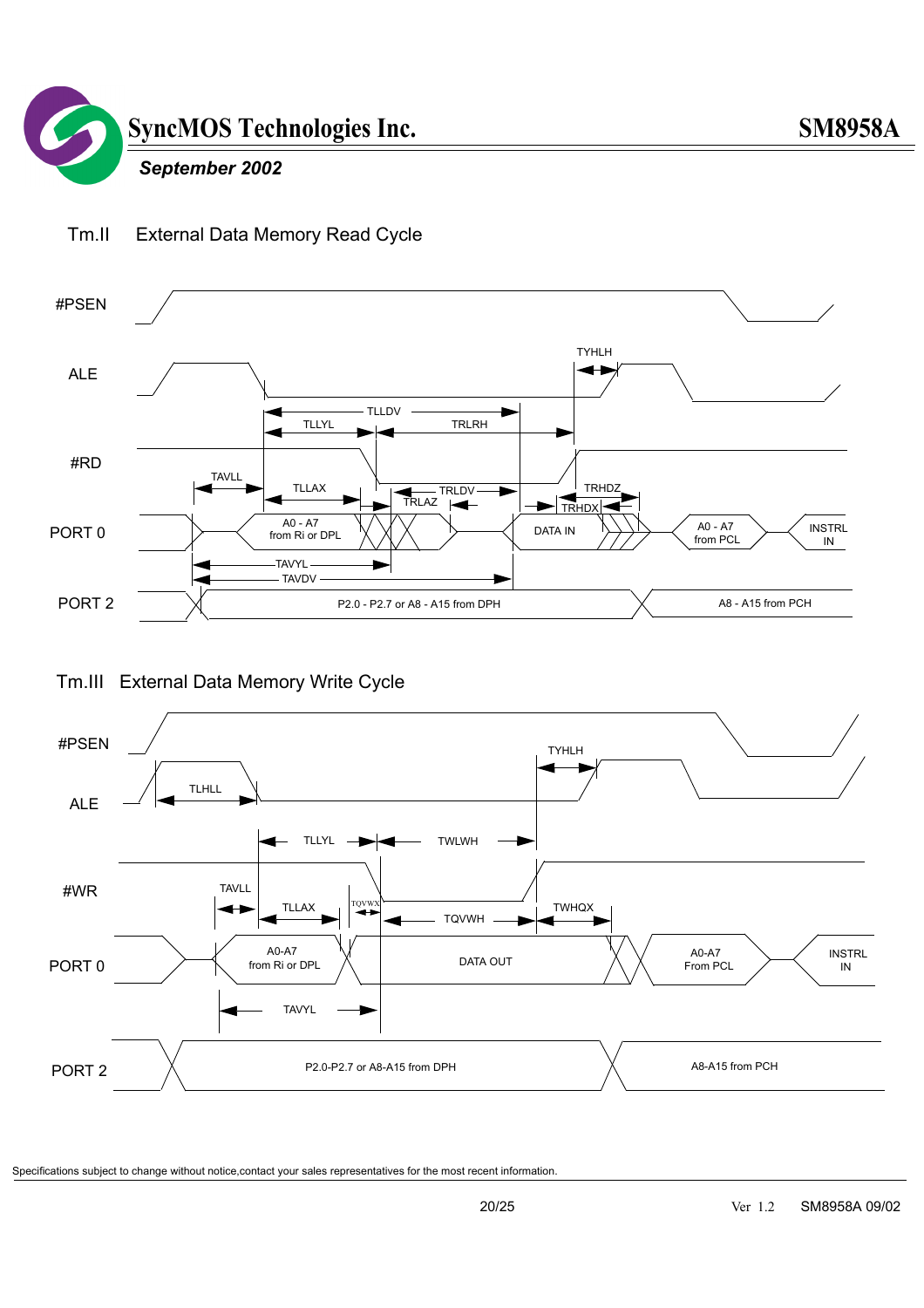![](_page_20_Picture_1.jpeg)

#### 40L 600mil PDIP Information

![](_page_20_Figure_3.jpeg)

![](_page_20_Figure_4.jpeg)

#### Note:

- 1. Dimension D Max & include mold flash or tie bar burrs.
- 2. Dimension E1 does not include inter lead flash.
- 3. Dimension D & E1 include mold mismatch and are determined at the mold parting line.
- 4. Dimension B1 does not include dam bar protrusion/ infusion.
- 5. Controlling dimension is inch.
- 6. General appearance spec. should base on final visual inspection spec.

|                 | Dimension in inch           | Dimension in mm         |
|-----------------|-----------------------------|-------------------------|
| Symbol          | minimal/maximal             | minimal/maximal         |
| A               | $-10.210$                   | $-15.33$                |
| $\overline{A1}$ | $0.010/-$                   | $0.25/ -$               |
| $\overline{A2}$ | 0.150 / 0.160               | 3.81 / 4.06             |
| B               | 0.016 / 0.022               | 0.41/0.56               |
| <b>B1</b>       | 0.048/0.054                 | 1.22 / 1.37             |
| C               | 0.008 / 0.014               | 0.20 / 0.36             |
| D               | $-12.070$                   | $-/52.58$               |
| Е               | 0.590 / 0.610               | 14.99 / 15.49           |
| E1              | 0.540 / 0.552               | 13.72 / 14.02           |
| e1              | 0.090 / 0.110               | 2.29 / 2.79             |
|                 | 0.120 / 0.140               | 3.05 / 3.56             |
| a               | $0^{\circ}$ / 15 $^{\circ}$ | $0^{\circ}/ 15^{\circ}$ |
| еA              | 0.630 / 0.670               | 16.00 / 17.02           |
| S               | $-10.090$                   | $-12.29$                |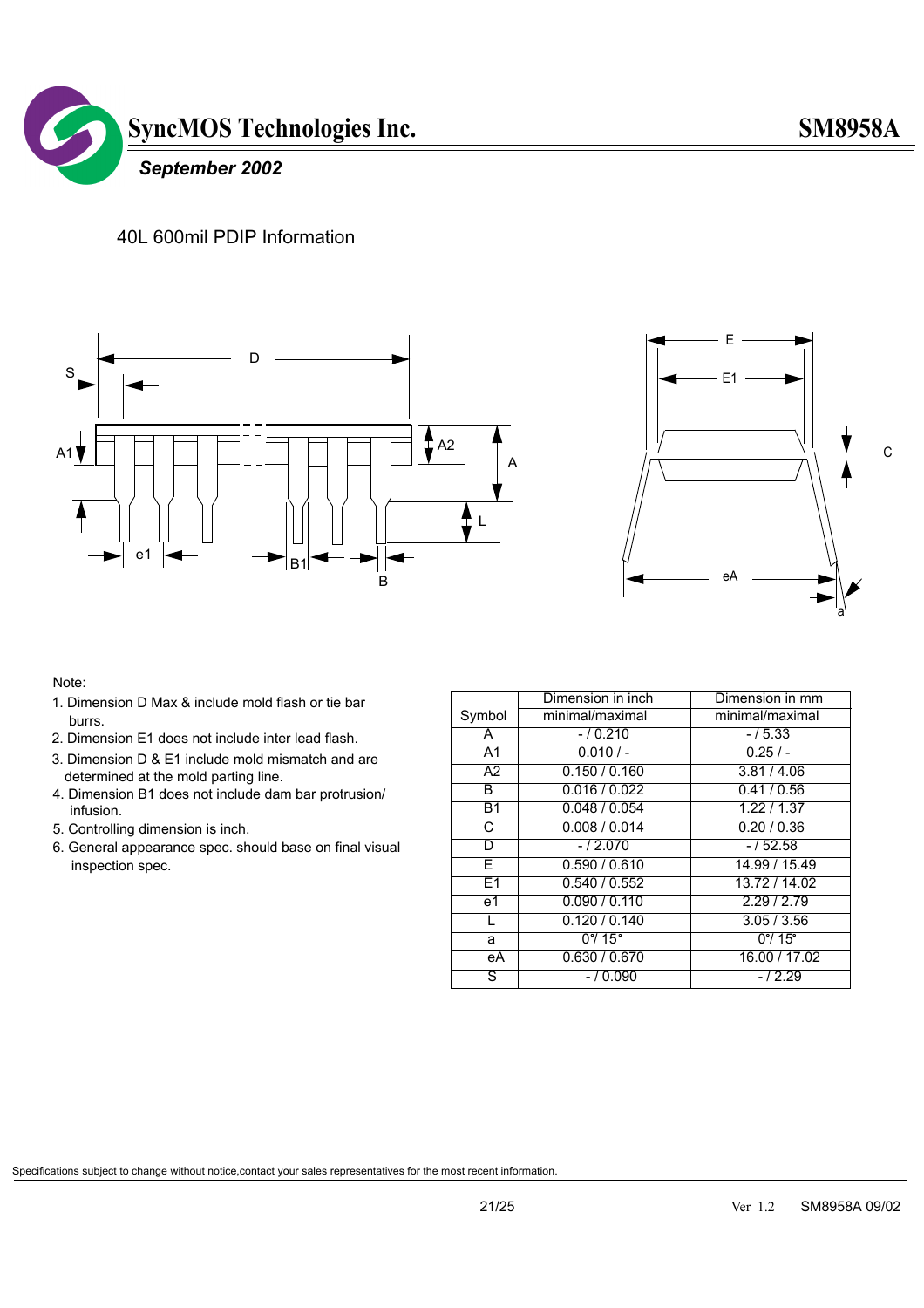![](_page_21_Picture_0.jpeg)

![](_page_21_Figure_1.jpeg)

#### Note:

- 1. Dimension D & E does not include inter lead flash.
- 2. Dimension b1 does not include dam bar protrusion/ intrusion.
- 3. Controlling dimension: Inch
- 4. General appearance spec. should base on final visual inspection spec.

![](_page_21_Figure_7.jpeg)

|                 | Dimension in inch | Dimension in mm |
|-----------------|-------------------|-----------------|
| Symbol          | minimal/maximal   | minimal/maximal |
| A               | $-10.185$         | $-14.70$        |
| $\overline{A1}$ | 0.020/            | 0.51/           |
| $\overline{A2}$ | 0.145/0.155       | 3.68 / 3.94     |
| b <sub>1</sub>  | 0.026/0.032       | 0.66/0.81       |
| b               | 0.016 / 0.022     | 0.41/0.56       |
| C               | 0.008 / 0.014     | 0.20/0.36       |
| D               | 0.648 / 0.658     | 16.46 / 16.71   |
| F               | 0.648 / 0.658     | 16.46 / 16.71   |
| e               | 0.050 BSC         | 1.27 BSC        |
| GD              | 0.590 / 0.630     | 14.99 / 16.00   |
| GE              | 0.590 / 0.630     | 14.99 / 16.00   |
| HD              | 0.680 / 0.700     | 17.27 / 17.78   |
| ΗE              | 0.680 / 0.700     | 17.27 / 17.78   |
|                 | 0.090 / 0.110     | 2.29/2.79       |
| θ               | $-10.004$         | $-10.10$        |
|                 |                   |                 |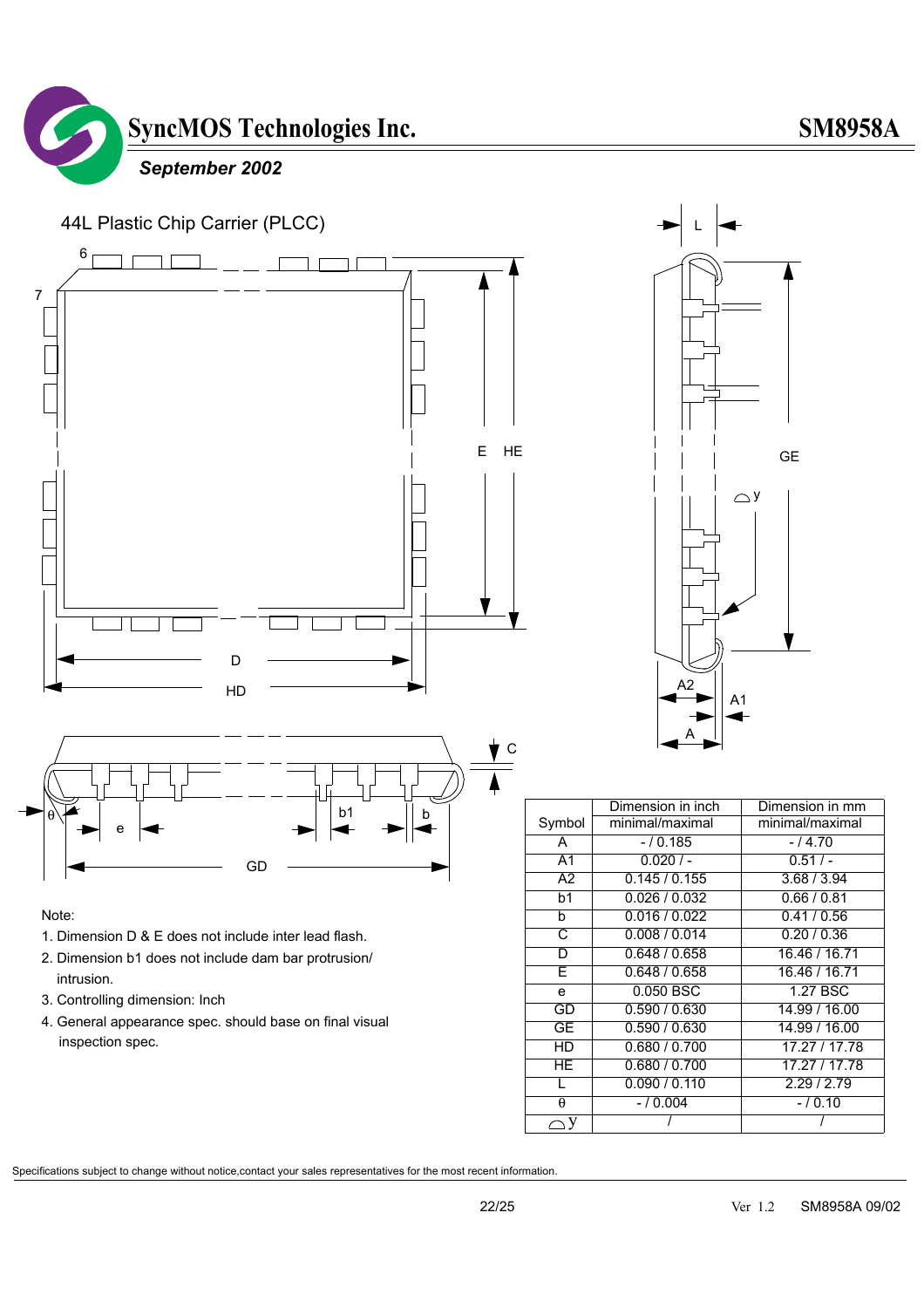![](_page_22_Picture_1.jpeg)

#### 44L Plastic Quad Flat Package

![](_page_22_Figure_3.jpeg)

![](_page_22_Figure_4.jpeg)

#### Note:

Dimension D1 and E1 do not include mold protrusion.

Allowance protrusion is 0.25mm per side.

Dimension D1 and E1 do include mold mismatch

and are determined datum plane.

Dimension b does not include dam bar protrusion. Allowance dam bar protrusion shall be 0.08 mm total in excess of the b dimension at maximum material condition. Dam bar cannot be located on the lower radius or the lead foot.

|                         | Dimension in Inch         | Dimension in mm |
|-------------------------|---------------------------|-----------------|
| Symbol                  | minimal/maximal           | minimal/maximal |
| A                       | $-10.100$                 | $-/2.55$        |
| A <sub>1</sub>          | 0.006 / 0.014             | 0.15/0.35       |
| $\overline{A2}$         | 0.071/0.087               | 1.80 / 2.20     |
| $\overline{b}$          | 0.012 / 0.018             | 0.30 / 0.45     |
| $\mathbf{c}$            | 0.004 / 0.009             | 0.09 / 0.20     |
| D                       | 0.520 BSC                 | 13.20 BSC       |
| D1                      | 0.394 BSC                 | 10.00 BSC       |
| D2                      | 0.315                     | 8.00            |
| E                       | 0.520 BSC                 | 13.20 BSC       |
| E1                      | 0.394 BSC                 | 10.00 BSC       |
| E2                      | 0.315                     | 8.00            |
| e                       | 0.031 BSC                 | $0.80$ BSC      |
| τ                       | 0.029/0.041               | 0.73/1.03       |
| L1                      | 0.063                     | 1.60            |
| R1                      | 0.005/                    | $0.13/-$        |
| R2                      | 0.005/0.012               | 0.13 / 0.30     |
| ड                       | $0.008/$ -                | 0.20/           |
| $\theta$                | $0^{\circ}$ / $7^{\circ}$ | as left         |
| $\theta$ 1              | $0^{\circ}/$ -            | as left         |
| $\overline{\theta}$ 2   | $10^{\circ}$ REF          | as left         |
| $\theta$ 3              | $7^\circ$ Ref             | as left         |
| $\overline{\mathsf{C}}$ | 0.004                     | 0.10            |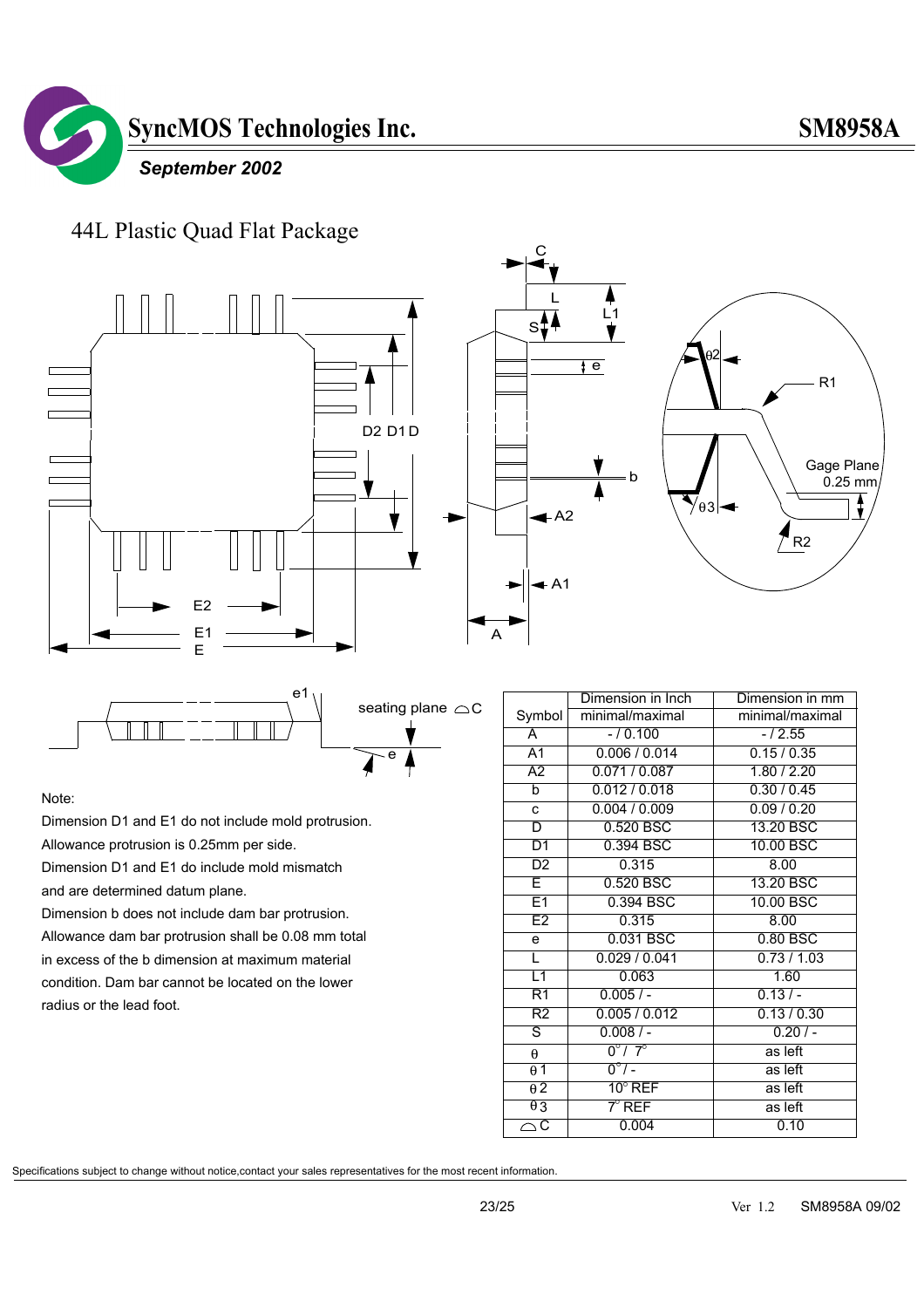![](_page_23_Picture_0.jpeg)

### *September 2002*

| eMCU writer list                 |                                 |                         |  |
|----------------------------------|---------------------------------|-------------------------|--|
| Company                          | Contact info                    | Programmer Model Number |  |
| <b>Advantech</b>                 | Tel:02-22182325                 | LabTool - 48 $(1 * 1)$  |  |
| 7F, No.98, Ming-Chung Rd.,       | Fax:02-22182435                 | LabTool - 848 (1*8)     |  |
| Shin-Tien City, Taipei, Taiwan,  | E-mail:                         |                         |  |
| <b>ROC</b>                       | aecwebmaster@advantech.com.tw   |                         |  |
| Web site:                        |                                 |                         |  |
| http://www.aec.com.tw            |                                 |                         |  |
|                                  |                                 |                         |  |
| <b>Caprilion</b>                 | Tel:07-3865061                  | <b>UNIV2000</b>         |  |
| P.O. Box 461 KaoHsiung, Taiwan,  | Fax:07-3865421                  |                         |  |
| <b>ROC</b>                       | E-mail:                         |                         |  |
| Web site:                        | cap@market.net.tw               |                         |  |
| http://www.market.net.tw/ ~ cap/ |                                 |                         |  |
|                                  |                                 |                         |  |
| Hi-Lo                            | Tel:02-87923301                 | All - 11 $(1*1)$        |  |
| 4F, No. 20, 22, LN, 76,          | Fax:02-87923285                 | Gang - 08 (1*8)         |  |
| Rui Guang Rd., Nei Hu, Taipei,   | E-mail:                         |                         |  |
| Taiwan, ROC.                     | support@hilosystems.com.tw      |                         |  |
| Web site:                        |                                 |                         |  |
| http://www.hilosystems.com.tw    |                                 |                         |  |
|                                  |                                 |                         |  |
| Leap                             | Tel:02-29991860                 | ChipStation (1*1)       |  |
| 6th F1-4, Lane 609,              | Fax:02-29990015                 | SU - 2000 (1*8)         |  |
| Chunghsin Rd., Sec. 5, Sanchung, | E-mail:                         |                         |  |
| Taipei Hsien, Taiwan, ROC        | service@leap.com.tw             |                         |  |
| Web site:                        |                                 |                         |  |
| http://www.leap.com.tw           |                                 |                         |  |
|                                  |                                 |                         |  |
| Xeltek Electronic Co., Ltd       | Tel:+86-25-4408399, 4543153-206 | Superpro/2000 (1*1)     |  |
| 338 Hongwu Road, Nanjing, China  | E-mail:                         | Superpro/680 (1*1)      |  |
| 210002                           | xelclw@jlonline.com,            | Superpro/280 (1*1)      |  |
| Web site:                        | xelgbw@jlonline.com             | Superpro/L+(1*1)        |  |
| http://www.xeltek-cn.com         |                                 |                         |  |
|                                  |                                 |                         |  |